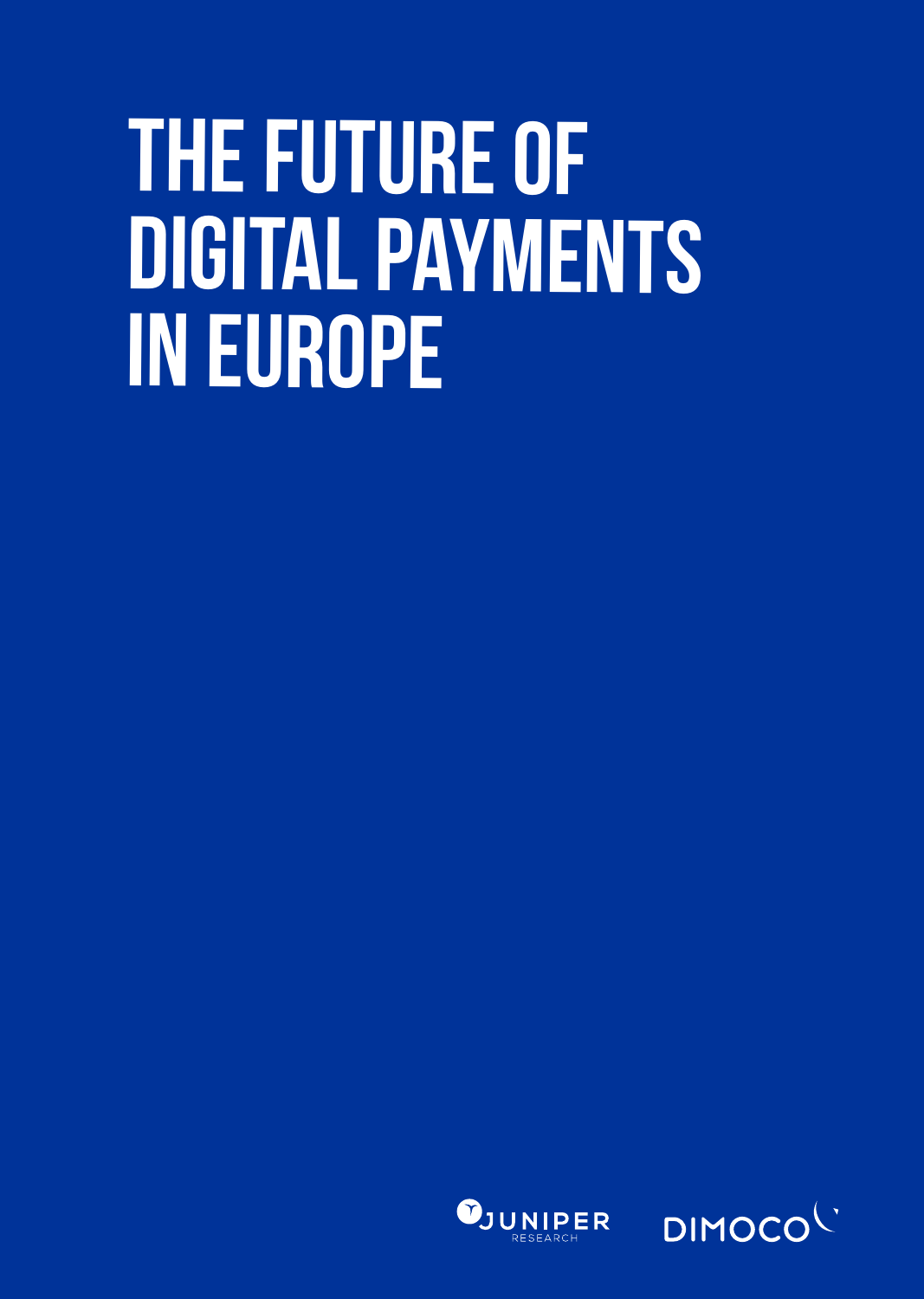### DIMOCO & JUNIPER RESEARCH WHITE PAPER

# THE FUTURE OF DIGITAL PAYMENTS IN EUROPE

DIMOCO Europe GmbH Campus 21, Europaring F15 / 302 A-2345 Brunn am Gebirge / Vienna, Austria

T: +43 1 33 66 888 0 E: hello@dimoco.eu W: www.dimoco.eu

Copyright © 2017 DIMOCO & Juniper Research Published by: DIMOCO Europe GmbH, Austria, www.dimoco.eu Printed by: CEVAGRAF SCCL, Spain, www.cevagraf.coop ISBN 978-3-9519911-1-5

Juniper Research Ltd Church Cottage House, Church Square, Basingstoke Hampshire RG21 7QW, UK

T: +44 1256 830001 E: info@juniperresearch.com W: www.juniperresearch.com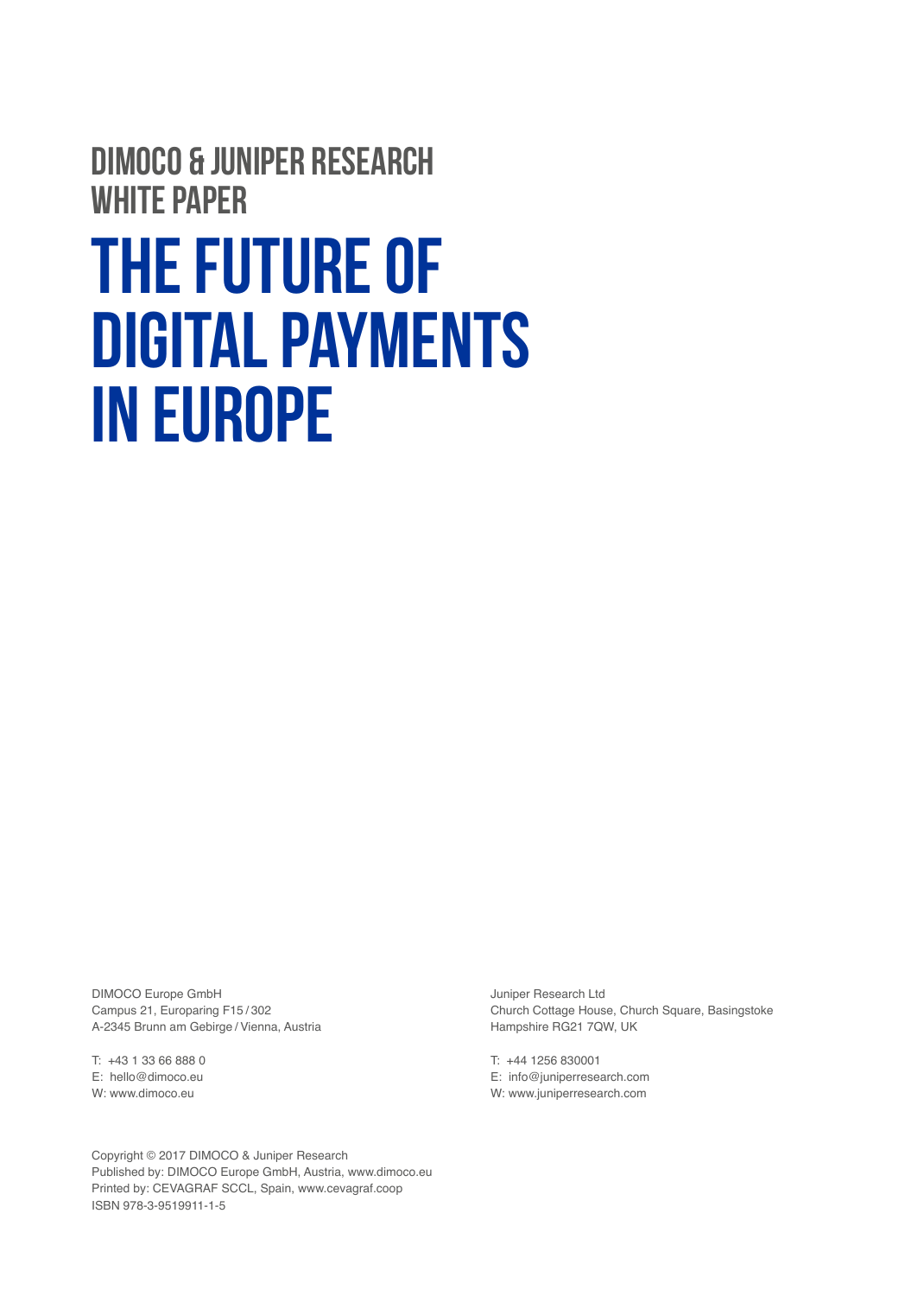# **CONTENTS**

| Introduction: The Future of Digital Payments in Europe<br>1.1 Payment Mechanisms Covered in this White Paper                                                                                                                                                                                                                                                                                     | $\,6$<br>$\overline{7}$          |
|--------------------------------------------------------------------------------------------------------------------------------------------------------------------------------------------------------------------------------------------------------------------------------------------------------------------------------------------------------------------------------------------------|----------------------------------|
| <b>Executive Summary</b><br>2.1 Opportunities & Challenges by Payment Mechanism<br>2.2 Other Key Takeaways                                                                                                                                                                                                                                                                                       | 8<br>$\,8\,$<br>10               |
| The European Carrier Billing Market, Today & Tomorrow<br>3.1 Key Drivers<br>3.2 Key Trends<br>3.3 Transaction Values                                                                                                                                                                                                                                                                             | 12<br>12<br>13<br>14             |
| The European Credit Card Payments eCommerce Market, Today & Tomorrow<br>4.1 Key Trend: Rise in CNP Fraud<br>4.2 Key Trend: Reduction in Payment Friction<br>4.3 Credit & Debit Cards: Market Forecasts                                                                                                                                                                                           | 17<br>18<br>19<br>19             |
| The European SEPA eCommerce Market Today & Tomorrow<br>5.1 Introduction: What is SEPA?<br>5.2 Digital Goods & SEPA: Key Trends & Drivers<br>5.3 Market Prospects                                                                                                                                                                                                                                 | 22<br>22<br>23<br>23             |
| <b>Conclusions &amp; Recommendations</b><br>6.1 Level 2 Merchants Should Deploy Carrier Billing Solutions<br>6.2 MNOs Should Partner with Carrier Billing Platform Providers<br>6.3 Carrier Billing Should be Seen as a Viable Solution for Digital Subscription Services<br>6.4 Merchants Need to Offer an Array of Billing Options<br>6.5 Merchants Need to Understand Local Market Conditions | 26<br>26<br>26<br>27<br>27<br>27 |
| About DIMOCO<br>7.1 Company profile                                                                                                                                                                                                                                                                                                                                                              | 28<br>28                         |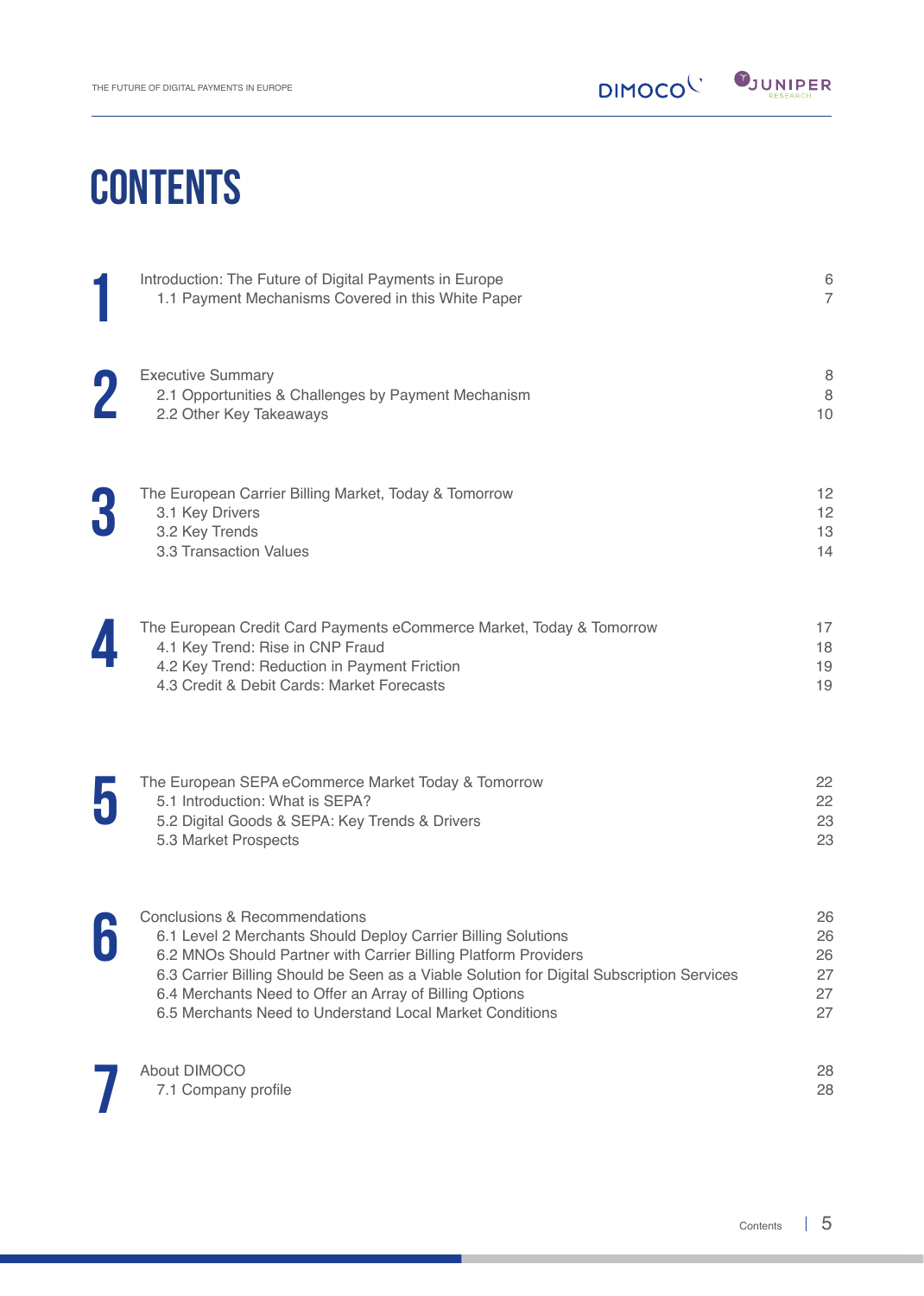#### $\mathbf{Q}_{\text{JUNIPER}}$ DIMOCOL

# 1. Introduction: The Future of Digital Payments in Europe

In 2015, the value of mobile and online physical, virtualised and digital goods sales in Europe passed the €500 billion mark for the first time, reaching €570 billion. Overwhelmingly, the momentum for growth comes from the mobile (smartphone and tablet) sphere with these devices becoming primary mechanisms for the access, payment and (for digital goods) delivery of services.

Increasingly, transactional activity is migrating from in-store to online, while entertainment services, in particular, are transitioning from physical to digital; sales of CDs and DVDs are in decline as music and video are progressively delivered as downloads or streams.

This transformation of the way we consume and pay for goods and services has implications across the value chain – for consumers, merchants, brands and payment providers. It is taking place within a regulatory environment that is becoming more and more liberalizsed, creating competition and new opportunities at each stage in the retail lifecycle.

In retail, the sales of online goods, both physical and digital, is no longer the preserve of the pure play online retailer. Indeed, a majority of mid-sized and large retailers are transitioning to a hybrid approach to maximise their engagement opportunities with consumers.

Meanwhile, as content migrates to digital, there is an attendant trend away from content ownership to content access; it is perceived as far more critical to be able to, say, listen to a song on multiple devices than to own it. It also means that, increasingly, the device on which you pay for the content may not be the device on which you primarily access that content.

From a payments perspective, it is critical to offer consumers an array of mechanisms whereby transactions can be fulfilled and, with an online environment, that is geared toward the device on which a given site is being browsed and payments are being made. As competition in the online space intensifies, merchants that fail to offer payment choice and an optimal payment experience face losing customers not only for the transaction in question, but also conceivably forever.

While credit and debit cards currently account for the vast majority of payments in European digital commerce, an array of alternative options have emerged which can both broaden the addressable base of paying users and increase the scale of average spend in the online space. These range from eWallets – some of which, such as PayPal, do not require the user to enter card details – to carrier billing, which allows users to pay for goods and services via their mobile phone bill.

Furthermore, the scaling up in digital commerce migration has created need to increase the speed and transparency of transactions. The implementation of SEPA, and the forthcoming introduction of SCT Inst (SEPA Instant Credit Transfer), should alleviate some of the challenges in this space, while also reducing the costs involved in cross-border payments.

This White Paper provides an essential appraisal of the key trends in this rapidly developing marketplace, highlighting the primary factors shaping growth and assessing the opportunities presented by emerging payment mechanisms. It also presents a series of recommendations for current and prospective players across the payments value chain.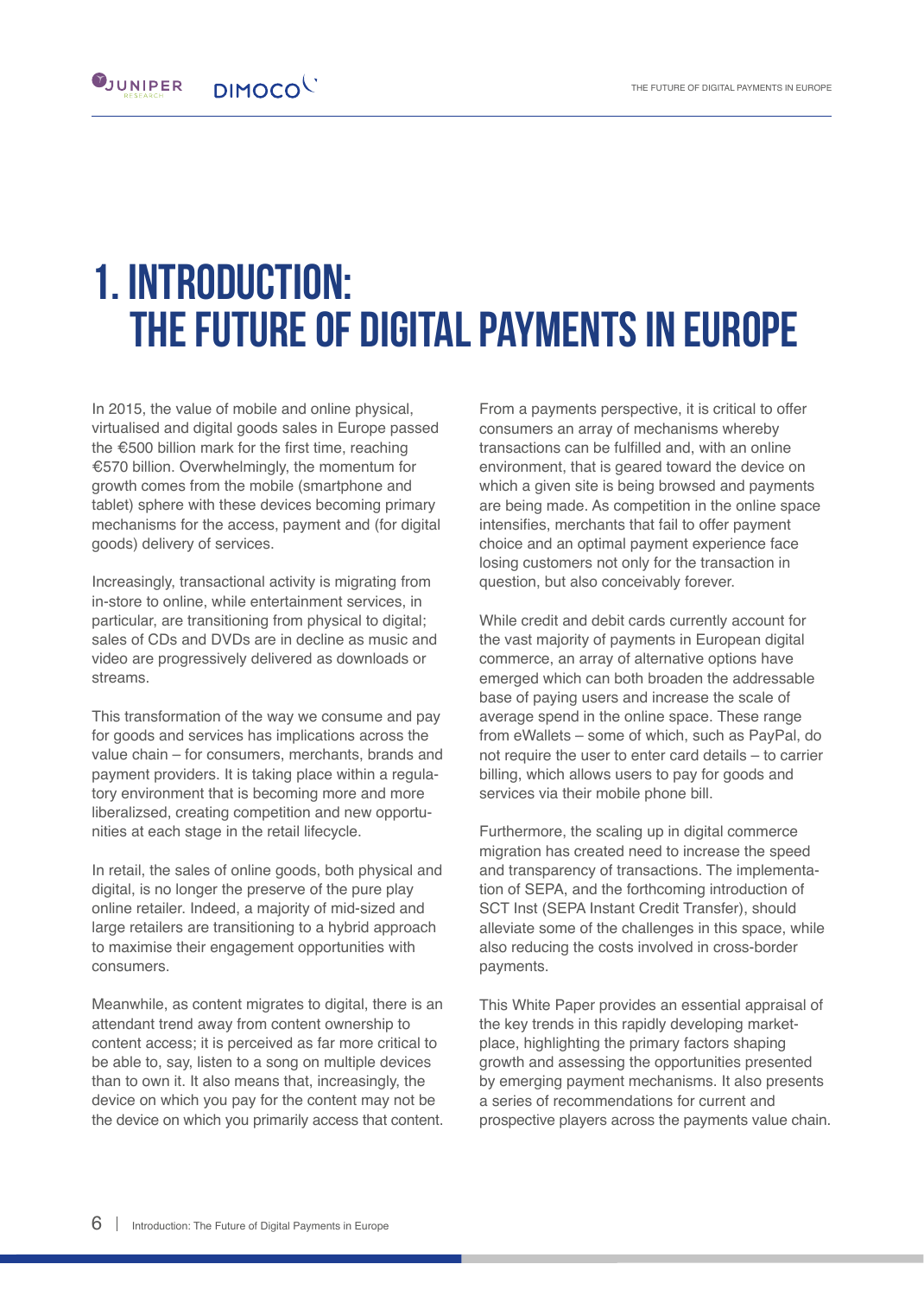

### 1.1 Payment Mechanisms Covered in this White Paper

- **Credit Card**  card issued by a financial company giving the holder an option to borrow funds.
- **Debit Card** payment card that deducts money directly from a consumer's checking account to pay for a purchase.
- **Carrier Billing**  also known as direct mobile billing and direct to bill, this is a method of paying for merchandise by charging the purchase to a cellular telephone (mobile phone) account.
- **SCT (SEPA Credit Transfer)** the Pan European Credit Transfer scheme that replaced domestic and cross-border Euro CT (Credit Transfers) throughout the SEPA zone.
- **SEPA Direct Debit** a Europe-wide Direct Debit system that allows merchants to collect Euro-de nominated payments from accounts in the 34 SEPA countries and associated territories.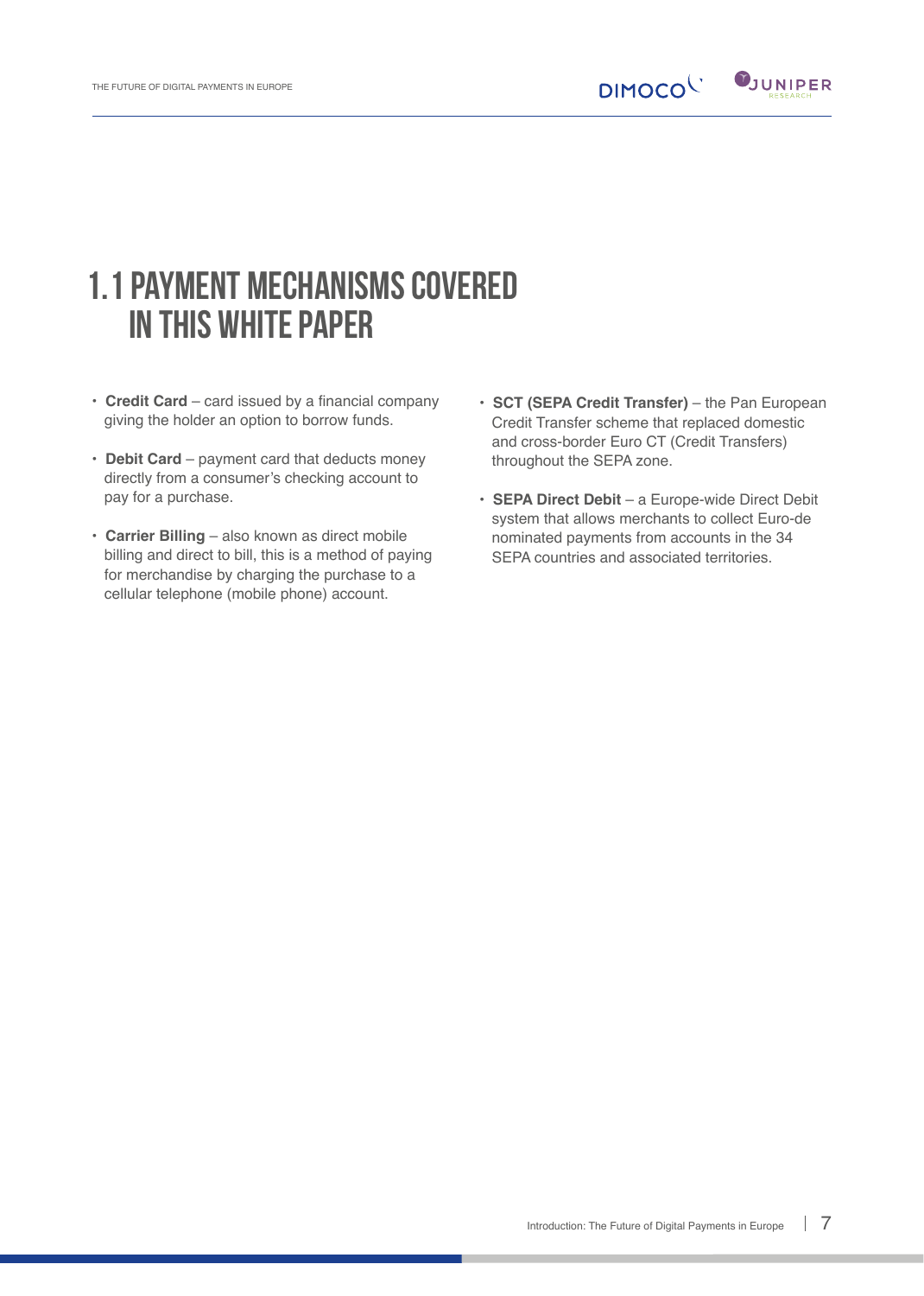# 2. Executive Summary 2.1 Opportunities & Challenges by Payment Mechanism

2.1.1.Credit & Debit Cards

#### **i. Opportunities**

 $\mathbf{0}_{\text{JUNIPER}}$ 

• Consumers are increasingly keen to migrate spending to online channels. Historically, consumers were reluctant to enter card details online, but that fear barrier has been significantly eroded. Hence, there is a real opportunity for card providers to grow spend levels in the future.

DIMOCOL

- With more than two in three European adults owning credit and/or debit cards, card payments are overwhelmingly the default payment mecha nism on websites.
- Card transactional security in eCommerce (card not present, CNP) has been improved since the implementation of the CVN (Card Verification Number) and 3DSecure.

#### **ii. Challenges**

- The implementation of Chip & PIN technology at POS (Point of Sale) has seen fraud migrate to online channels. The scale of CNP (Card Not Present) fraud is likely to increase as fraudsters seek to exploit weaknesses in the system, including acquiring card details via data breaches. Further more, the fact that eCommerce per se continues to account for an ever larger share of the total market makes it a more lucrative proposition.
- For online payments, entering credit and debit card details can often be a time-consuming experience.
- A significant minority of adults in many European markets doesn't own a credit or debit card; while popular, such cards are by no means ubiquitous.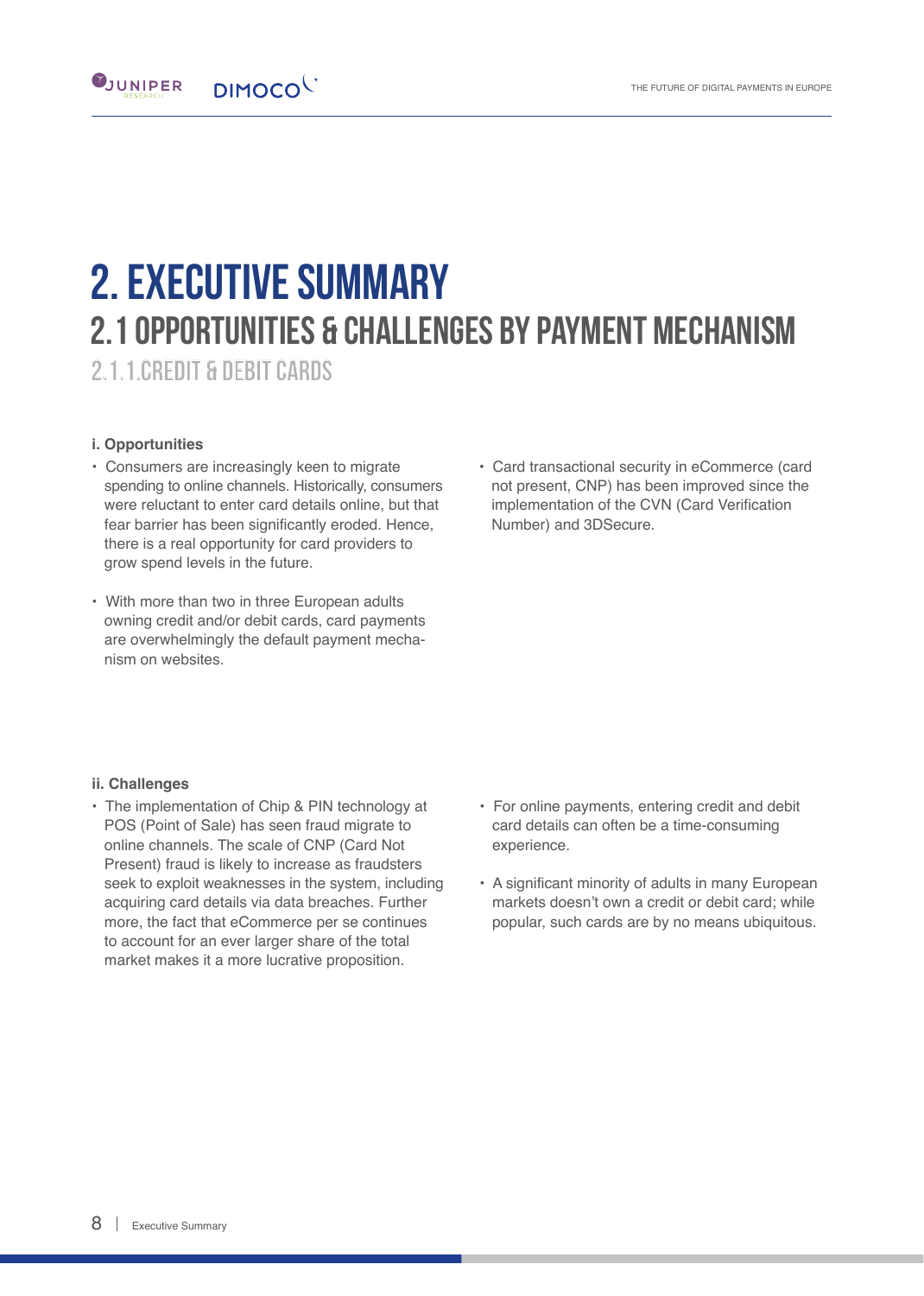

### 2.1.2 Carrier Billing

#### **i. Opportunities**

- New demographic prospects allow storefronts and content providers the opportunity to not merely facilitate payment by this demographic, but also develop more billable content targeted at them.
- Ideal for *ad hoc*, impulse purchases and recurring payments.
- High conversion rates for initial and repeat purchases.
- Allows carriers to monetise content on multiple devices, including tablets, laptops and PCs, making it increasingly attractive as an alternative payment mechanism.

#### **ii. Challenges**

- Some operators have stalled in implementation of carrier billing, citing unfavorable revenue share.
- When carrier billing has been implemented, some MNOs (Mobile Network Operators) will typically set daily or monthly spending limits at a low level to minimise exposure. Savings from customer care time devoted to dealing with inappropriate/unau thorised purchases can be outweighed by customer care time spent on failed purchases.
- Implementation of PSD2 (Payment Services Directive 2, due to be introduced in 2018) has implications for carrier billing in terms transaction size (maximum €50) and monthly spending (maximum €300), especially for 'high-rollers' who would ordinarily use carrier billing for purchases.

### 2.1.3 eWallets

#### **i) Opportunities**

- Reduced friction in online checkout compared to card payments, enabling one click payments.
- PayPal wallet widely now accepted by merchants and public and has laid the groundwork for other wallets.
- Era of open banking APIs (Application Program ming Interfaces), facilitated by PSD2, will usher in a range of new consumer services and will make it easier for new payment intermediaries to launch.
- Several wallets now offer biometric authentication allied to tokenisation of payment details, meaning that such transactions are in many cases more secure than CP (Card Present) transactions.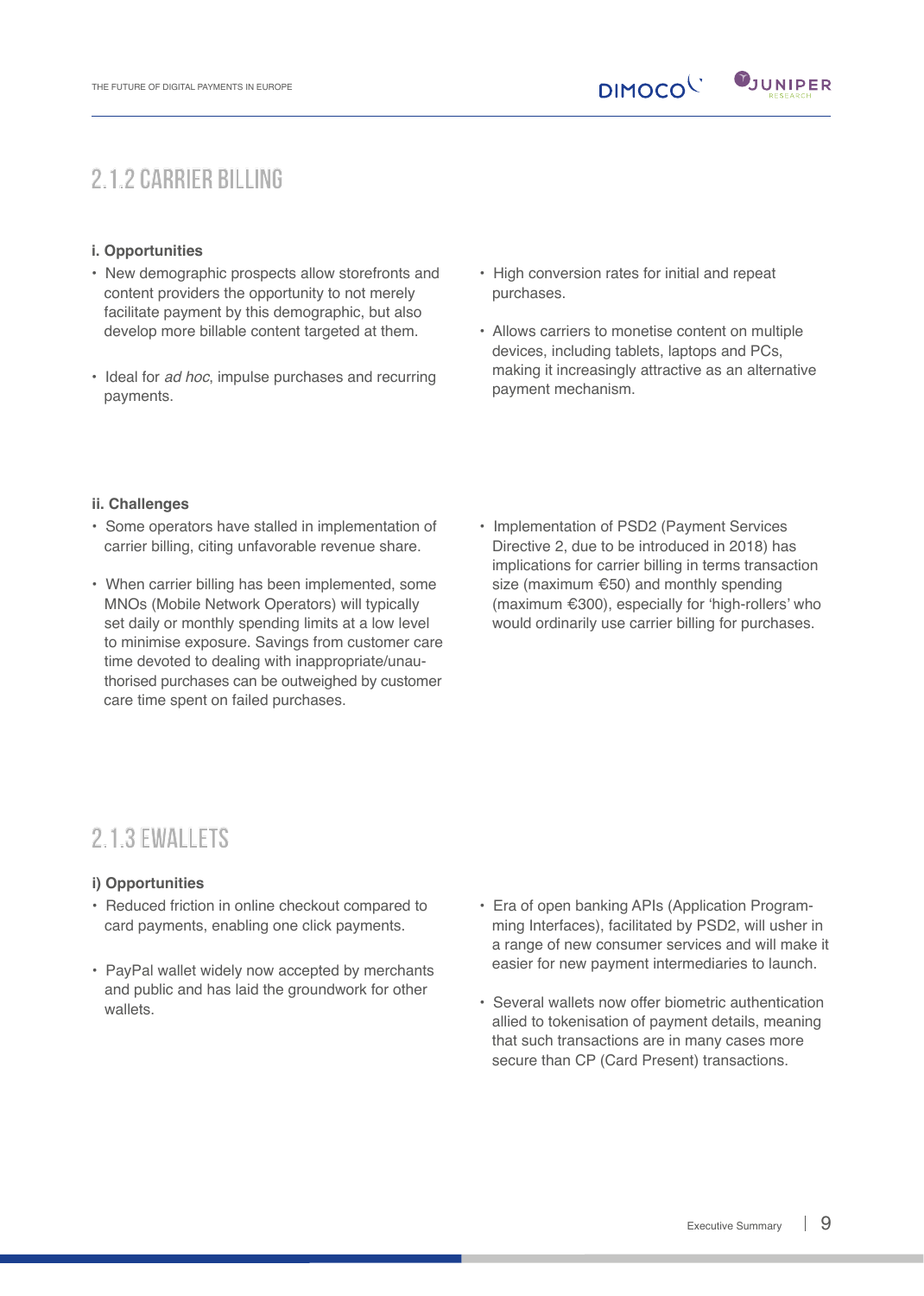

#### **ii. Challenges**

- Verifying card ownership at the time of on-boarding a new customer has been a challenge for several eWallets, including Apple Pay.
- While consumer fears around eCommerce fraud have abated, some are still wary of storing creden tials online and prefer entering details as and when they make payments.

### 2.2 Other Key Takeaways

- We are seeing greater deployments of carrier billing to monetise products and services beyond digital goods, with a number of deployments for eTicketing platforms.
- Revenues from digital content billed via carrier billing in Europe will increase sharply over the next five years from just under €3.5 billion in 2016 to more than €11.5 billion in 2021, an average annual increase over the forecast period of 27%.
- European credit/debit card spend on digital content will grow at an average annual rate of 7.9% over the forecast period, reaching €36 billion by 2021.
- The two largest wallets depend exclusively on stored credit and debit card credentials; Apple Pay and Android Pay will together account for nearly €3.8 billion in digital goods payments in the region by 2021, or 10.5% of all card transactions by value.
- The combination of SEPA implementation, allied to SCT Inst, should result in a significant reduction in the cost of international payments and in the settlement time for those payments.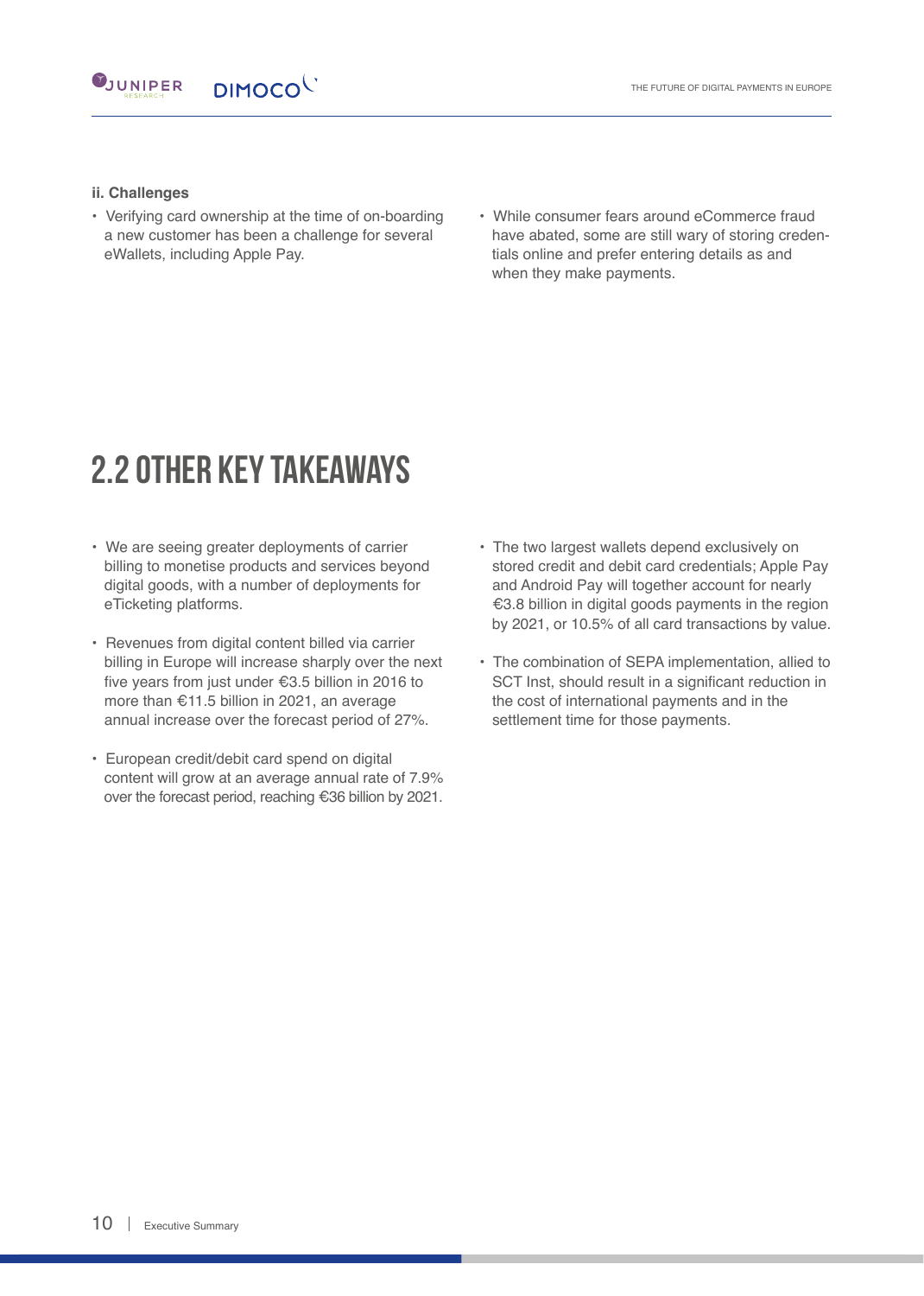

### TABLE 1 European Handset Adoption vs Credit/Debit Card Adoption, 2016

|                         | <b>HANDSET</b><br><b>PENETRATION</b> | <b>HANDSETS</b><br>(M) | <b>HANDSETS</b><br><b>SMARTPHONES</b> | <b>HANDSETS</b><br><b>MASS MARKET</b><br><b>HANDSETS</b> | <b>ADULTS</b><br><b>WITH DEBIT CARDS</b> | <b>ADULTS</b><br><b>WITH CREDIT CARDS</b> |
|-------------------------|--------------------------------------|------------------------|---------------------------------------|----------------------------------------------------------|------------------------------------------|-------------------------------------------|
| Albania                 | 99.0%                                | 3.00                   | 9.3%                                  | 90.7%                                                    | 22.5%                                    | 5.7%                                      |
| Austria                 | 155.3%                               | 13.41                  | 58.9%                                 | 41.1%                                                    | 81.6%                                    | 41.4%                                     |
| <b>Belarus</b>          | 124.4%                               | 11.82                  | 7.2%                                  | 92.8%                                                    | 39.9%                                    | 16.9%                                     |
| Belgium                 | 133.2%                               | 14.37                  | 83.7%                                 | 16.3%                                                    | 95.5%                                    | 43.0%                                     |
| Bosnia &<br>Herzegovina | 89.7%                                | 3.42                   | 43.4%                                 | 56.6%                                                    | 34.4%                                    | 9.5%                                      |
| <b>Bulgaria</b>         | 151.3%                               | 10.81                  | 34.8%                                 | 65.2%                                                    | 63.7%                                    | 13.5%                                     |
| Croatia                 | 112.9%                               | 4.80                   | 28.1%                                 | 71.9%                                                    | 71.1%                                    | 40.3%                                     |
| Cyprus                  | 95.5%                                | 1.12                   | 84.0%                                 | 16.0%                                                    | 50.4%                                    | 26.3%                                     |
| Czech<br>Republic       | 134.1%                               | 14.30                  | 33.9%                                 | 66.1%                                                    | 65.9%                                    | 25.7%                                     |
| Denmark                 | 128.9%                               | 7.17                   | 68.7%                                 | 31.3%                                                    | 97.4%                                    | 36.5%                                     |
| Estonia                 | 136.9%                               | 1.79                   | 35.5%                                 | 64.5%                                                    | 93.8%                                    | 32.1%                                     |
| Finland                 | 177.0%                               | 9.50                   | 81.0%                                 | 19.0%                                                    | 98.6%                                    | 63.1%                                     |
| France                  | 104.7%                               | 69.94                  | 56.9%                                 | 43.1%                                                    | 90.0%                                    | 49.0%                                     |
| Germany                 | 124.9%                               | 100.71                 | 70.5%                                 | 29.5%                                                    | 93.8%                                    | 52.2%                                     |
| Greece                  | 155.9%                               | 16.81                  | 44.7%                                 | 55.3%                                                    | 63.4%                                    | 11.6%                                     |
| Hungary                 | 109.0%                               | 10.77                  | 43.9%                                 | 56.1%                                                    | 59.9%                                    | 11.8%                                     |
| Ireland                 | 112.0%                               | 5.22                   | 67.0%                                 | 33.0%                                                    | 90.3%                                    | 46.0%                                     |
| Italy                   | 124.7%                               | 77.81                  | 69.5%                                 | 30.5%                                                    | 71.0%                                    | 40.2%                                     |
| Latvia                  | 142.4%                               | 2.79                   | 25.6%                                 | 74.4%                                                    | 87.8%                                    | 23.3%                                     |
| Lithuania               | 140.7%                               | 4.08                   | 33.5%                                 | 66.5%                                                    | 66.7%                                    | 10.0%                                     |
| Macedonia               | 114.8%                               | 2.39                   | 8.5%                                  | 91.5%                                                    | 52.7%                                    | 21.2%                                     |
| Malta                   | 143.8%                               | 0.60                   | 61.9%                                 | 38.1%                                                    | 82.4%                                    | 41.8%                                     |
| Moldova                 | 92.5%                                | 3.76                   | 8.1%                                  | 91.9%                                                    | 15.8%                                    | 10.2%                                     |
| Montenegro              | 98.8%                                | 0.62                   | 58.0%                                 | 42.0%                                                    | 43.9%                                    | 16.1%                                     |
| Netherlands             | 91.4%                                | 15.53                  | 89.4%                                 | 10.6%                                                    | 98.7%                                    | 33.6%                                     |
| Norway                  | 99.5%                                | 4.94                   | 69.3%                                 | 30.7%                                                    | 98.6%                                    | 67.2%                                     |
| Poland                  | 129.5%                               | 49.87                  | 48.7%                                 | 51.3%                                                    | 54.3%                                    | 16.8%                                     |
| Portugal                | 137.7%                               | 14.88                  | 60.3%                                 | 39.7%                                                    | 66.7%                                    | 28.5%                                     |
| Romania                 | 113.3%                               | 24.53                  | 32.1%                                 | 67.9%                                                    | 50.4%                                    | 11.6%                                     |
| Russia                  | 161.6%                               | 227.98                 | 30.0%                                 | 70.0%                                                    | 47.0%                                    | 25.2%                                     |
| Serbia                  | 122.9%                               | 8.77                   | 38.2%                                 | 61.8%                                                    | 63.6%                                    | 15.2%                                     |
| Slovak<br>Republic      | 128.1%                               | 6.98                   | 42.4%                                 | 57.6%                                                    | 71.2%                                    | 17.0%                                     |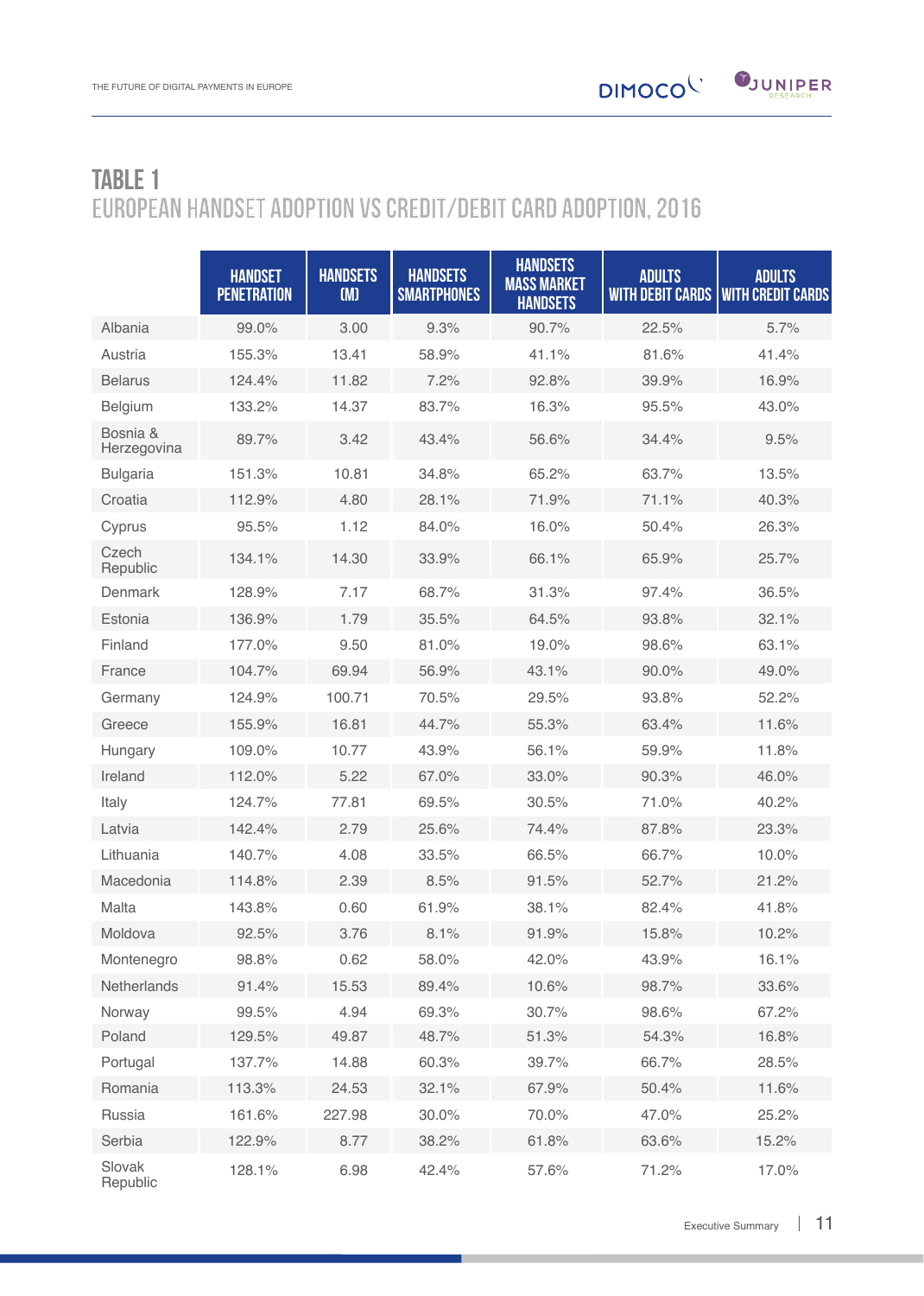|              | <b>HANDSET</b><br><b>PENETRATION</b> | <b>HANDSETS</b><br>(M) | <b>HANDSETS</b><br><b>SMARTPHONES</b> | <b>HANDSETS</b><br><b>MASS MARKET</b><br><b>HANDSETS</b> | <b>ADULTS</b><br><b>WITH DEBIT CARDS</b> | <b>ADULTS</b><br><b>WITH CREDIT CARDS</b> |
|--------------|--------------------------------------|------------------------|---------------------------------------|----------------------------------------------------------|------------------------------------------|-------------------------------------------|
| Slovenia     | 105.7%                               | 2.19                   | 37.1%                                 | 62.9%                                                    | 91.3%                                    | 35.2%                                     |
| Spain        | 100.5%                               | 48.16                  | 86.3%                                 | 13.7%                                                    | 86.7%                                    | 59.8%                                     |
| Sweden       | 139.2%                               | 13.64                  | 88.4%                                 | 11.6%                                                    | 98.0%                                    | 45.4%                                     |
| Switzerland  | 150.0%                               | 12.07                  | 79.0%                                 | 21.0%                                                    | 84.1%                                    | 54.0%                                     |
| Turkey       | 82.4%                                | 65.41                  | 46.6%                                 | 53.4%                                                    | 43.3%                                    | 32.8%                                     |
| UK           | 115.9%                               | 74.86                  | 78.1%                                 | 21.9%                                                    | 91.8%                                    | 59.5%                                     |
| Ukraine      | 133.2%                               | 59.16                  | 58.9%                                 | 41.1%                                                    | 42.1%                                    | 30.5%                                     |
| <b>Total</b> | 124.2%                               | 1.019.96               | 54.1%                                 | 45.9%                                                    | 68.5%                                    | 36.9%                                     |

Note: adults defined as aged 15 and over as per World Bank Source: Juniper Research

## 3. The European Carrier Billing Market, Today & Tomorrow 3.1 Key Drivers

The key drivers for carrier billing can be broadly summarised as follows:

- **Monetise New Demographics** There is evidence of increasing smartphone adoption levels among teenage demographics. As a result, more content is being developed to cater to that demo graphic, who are legally excluded from card ownership in nearly all markets. As a result, the acquisition of paid content via credit card billing is beyond them.
- **Opportunity to Monetise Content Beyond the Mobile –** One of the clear advantages of carrier billing is that it enables merchants to offer an additional billing option across a range of connected devices. Carrier billing's capacity to bill across devices, conceivably any connected device, means that it stands up well in comparison to mechanisms such as payment cards.
- **Optimal for Impulse Purchases** The beauty of the DCB (Direct Carrier Billing) process is that, following the decision to download content, it can be facilitated by a simple one click (trans-) action. In this regard it is ideal for impulse purchases, particularly by individuals who have not pre registered a credit card. Indeed, carrier billing was a key revenue driver in the game Pokémon Go, where consumers who ran short of 'ammunition' (Poké Balls) could quickly and easily recharge their supplies by purchasing in-game currency via one click billing.
- **Subscription Opportunities –** While carrier billing has thus far been primarily used to mone tise content on a pay-per-download basis or for in app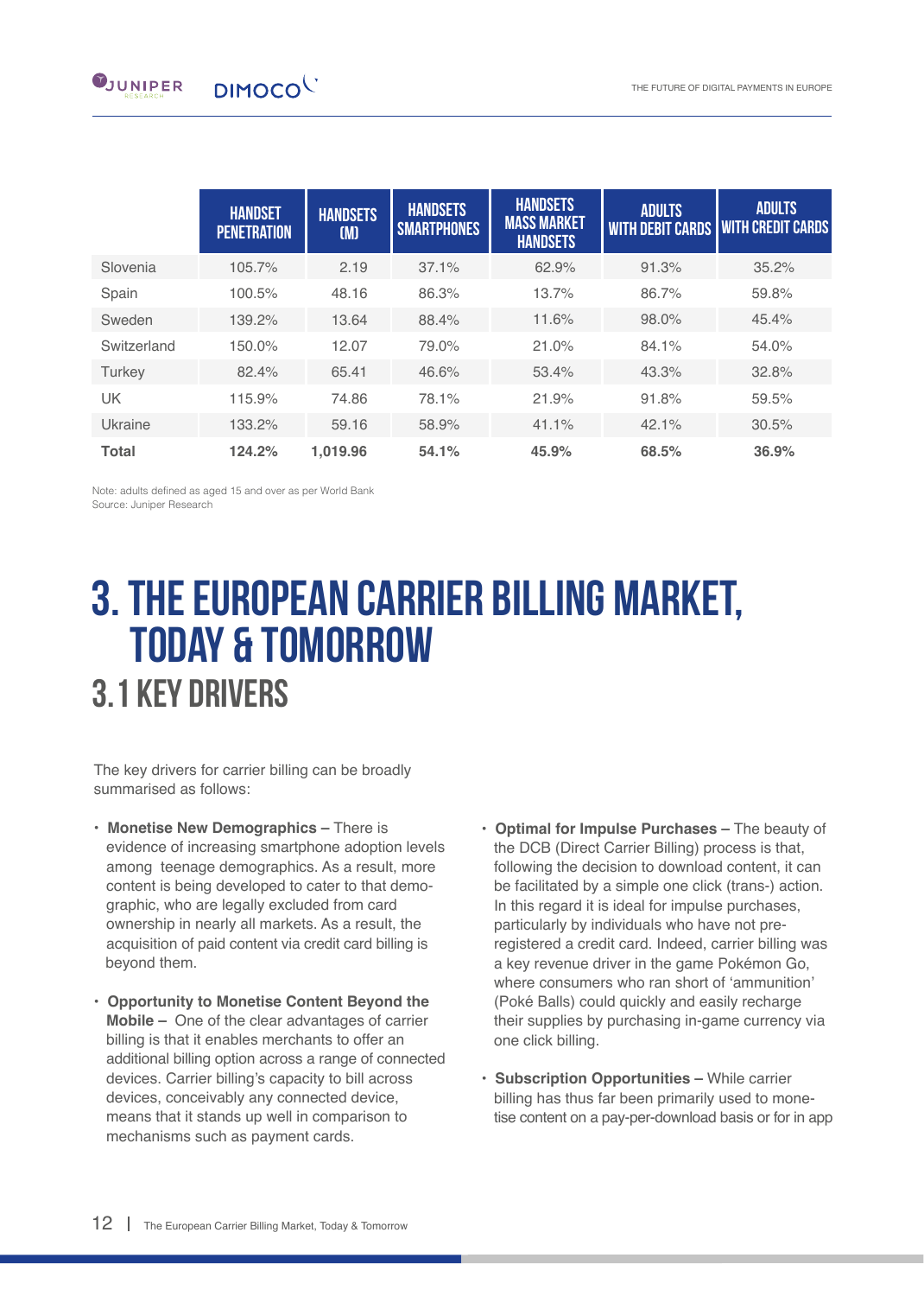

 purchases, it also offers potential to deliver revenues on a subscription basis. Under this model, the phone number will be stored, allowing it to be used as a recurring payment option, without any need for subsequent approvals, during the sub scription period.

- **High Conversion Rates** When DCB is added as a content billing option, conversion rates are markedly higher for first-time users and even for repeat purchasers, making it a particularly attrac tive option for merchants.
- **MNO Benefits** Operators have the advantage of existing billing relationship with customers, which can be leveraged through the implementation of a DCB solution from a third party partner in two ways. Not only do they have the opportunity to monetise the hundreds of millions of mobile device owners excluded from digital content purchase due to lack of a credit/debit card, but operators can also increase the extent to which other consumers make purchases by the provision of a simple, one-click billing process.

### 3.2 Key Trends

• **Level 2 & 3 Merchants Embrace Carrier Billing –** Digital content adoption on mobile devices accelerated dramatically in the wake of Apple's unveiling of its App Store in mid-2008. Subsequently, storefronts have been the primary mechanism for content discovery with Apple and Google dominating the market in this respect. However, as the migration to digital continues, we now see an array of smaller merchants focusing on D2C (Direct to Consumer) sales via their websites. These include merchants defined as both Level 2 (1 million to 6 million transactions per annum) and Level 3 (20,000 to 1 million transactions per annum) and offer new opportunities for carriers and carrier billing providers.

- **From Digital to Virtualised Goods –** We are increasingly seeing carrier billing deployments monetising products and services beyond digital goods. In Germany, for example, TAFmobile and the Verkehrsverbund Rhein-Sieg transport network introduced carrier billing for a four-trip ticket using the SWB easy.GO app.
- **Market Consolidation** A marketplace formerly comprising more than a dozen significant players has seen substantial consolidation as market leaders seek to bolster their positions. For exam ple, DIMOCO embarked on a series of acquisi tions in 2015 and 2016, both to enhance its local capabilities in selected national markets and to gain a presence in regions where it did not offer services previously. Thus, it acquired the carrier billing and mobile messaging business of the Greek company Amaze in February 2015, followed by French messaging and billing company Mpulse in June 2015. More recently, in May 2016, DIMOCO announced it purchased the Italian carrier billing company Onebip from its parent company Neomobile. In June 2016, DIMOCO then acquired the payment division of Telekom New Media, a subsidiary of Magyar Telekom, to become the leading carrier billing aggregator in Hungary.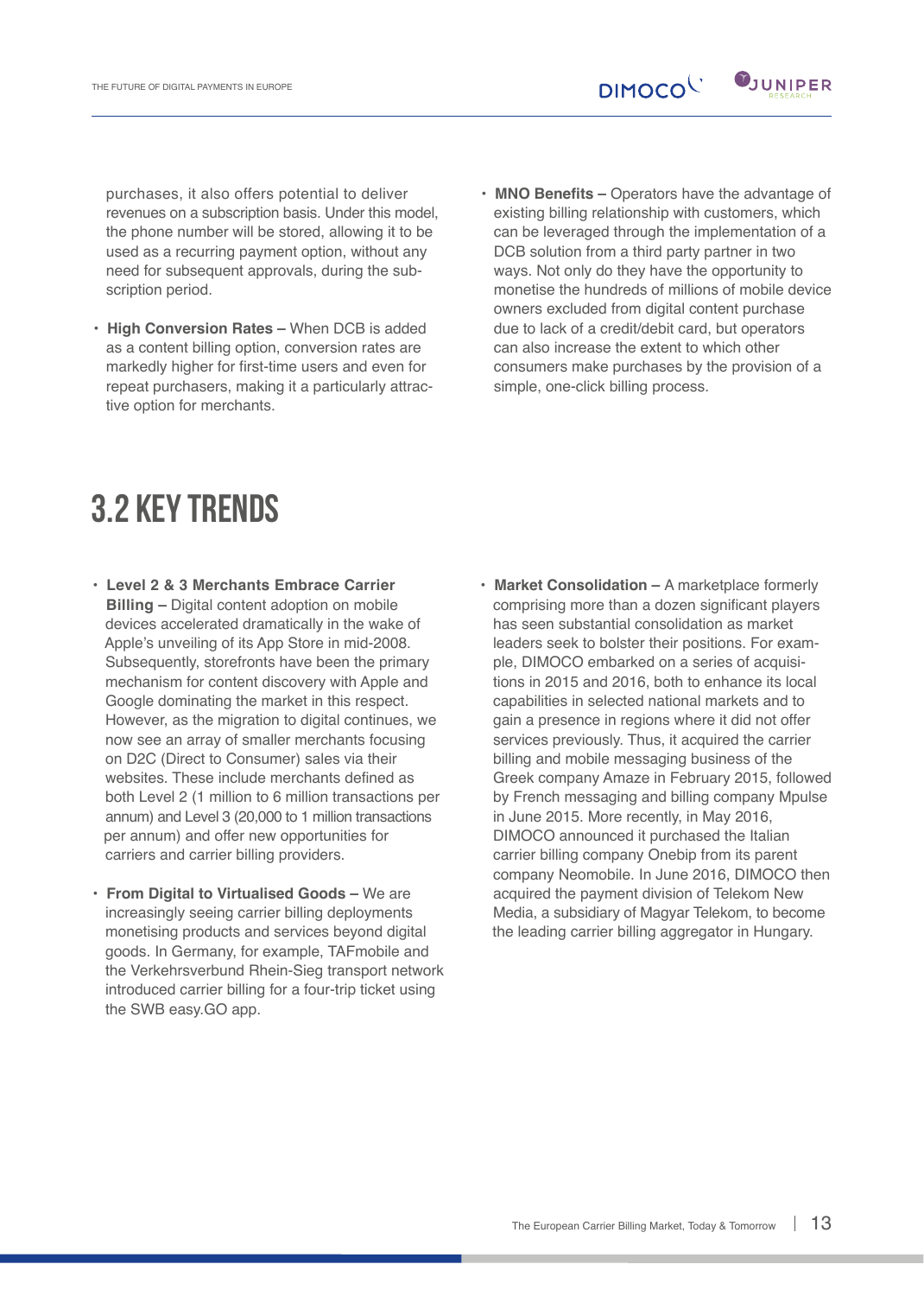

### 3.3 Transaction Values

Juniper Research believes that revenues from digital content billed via carrier billing in Europe will increase sharply over the next five years from just under €3.5 billion in 2016 to more than €11.5 billion in 2021.This is an average annual increase over the forecast period of 27%.

By 2021, therefore, we believe that carrier billing will be used to bill around 21% of all European digital content, compared with 11% at present.

#### **i. Comparison with Previous Forecasts**

Estimates for regional carrier billed revenues for 2016 are approximately 9.9% below forecast levels. In large part this reflects the lower than expected values of the European digital content market (7.2% lower than previously anticipated). This can be partially attributed to the weakening British Pound, which fell sharply against the Euro in the aftermath of the British referendum results in favour of leaving the European Union. The vote led to a sharply depreciation of the Euro value of that country's digital content.

Assuming the Pound will continue to trade at lower values for the next five years, the net result for region-wide growth over the period for both carrier-billed content and digital content per se will be lower than previously forecast. In the case of the Euro value of carrier-billed digital content, revenues are now expected to lag below previous estimates by approximately two years.

#### **ii. Industry Breakdown**

When we look at the carrier billed revenues by sector, we can see that **Games** remains the largest single segment throughout the forecast period, rising from just under €2.0 billion in 2016 to more than €5.6 billion by 2021. This was the most resilient content segment in 2016, experiencing stronger than anticipated growth due in large part to the rapid migration from physical to digital format. Smartphone game revenues received a boost from the remarkable success of Pokémon Go with nearly 2 million paying users in Germany and more than 1 million in the UK. It is estimated that European users generated around €75 million in the 6 weeks after the game's launch, with carrier billing as a key mechanism for in-app payment.

While carrier-billed **Video** revenues were lower than anticipated due in large part to the 'Brexit' factor outlined above, the market remains relatively buoyant with a raft of subscription online TV services increasingly challenging the traditional linear viewing model. At the same time, telco TV offerings from players such as BT, Deutsche Telekom and Telefonica are also gaining traction. We envisage carrerbilled being particularly prevalent for one-off purchases for Video on Demand and download; annual growth will marginally outstrip that of the Games segment with revenues reaching €2.2 billion by 2021.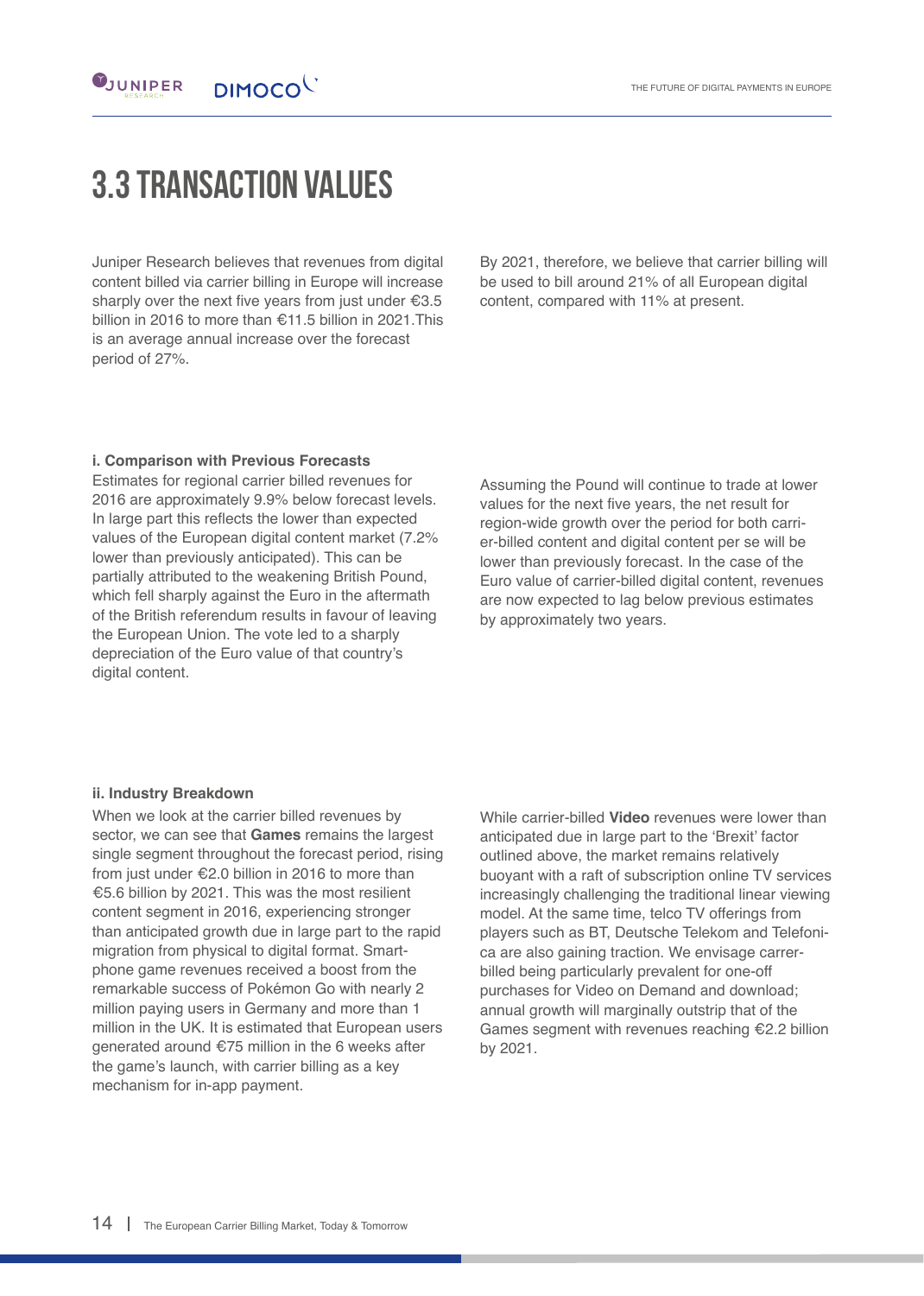### Figure 1 European Digital Content Revenues Monetised through Carrier Billing (€m), By Content Type, 2016 & 2021



Purchases of **Music** via carrier billing continue at a comparatively low level thanks, in part, to the ongoing prevalence of iTunes as a purchase mechanism. However, both Deezer and Spotify have recently extended the availability of carrier billing options in Europe (the former to Ireland, the latter to Italy and Germany), illustrating how consumer

migration from music download to streamed services offers the opportunity for greater ongoing revenues. We believe that, although the Euro values of UK revenues will be depressed, overall growth in the region will be strong, with revenues reaching €445 million by 2021.

DIMOCO<sup>L</sup>

 $\mathbf{Q}$ JUNIPER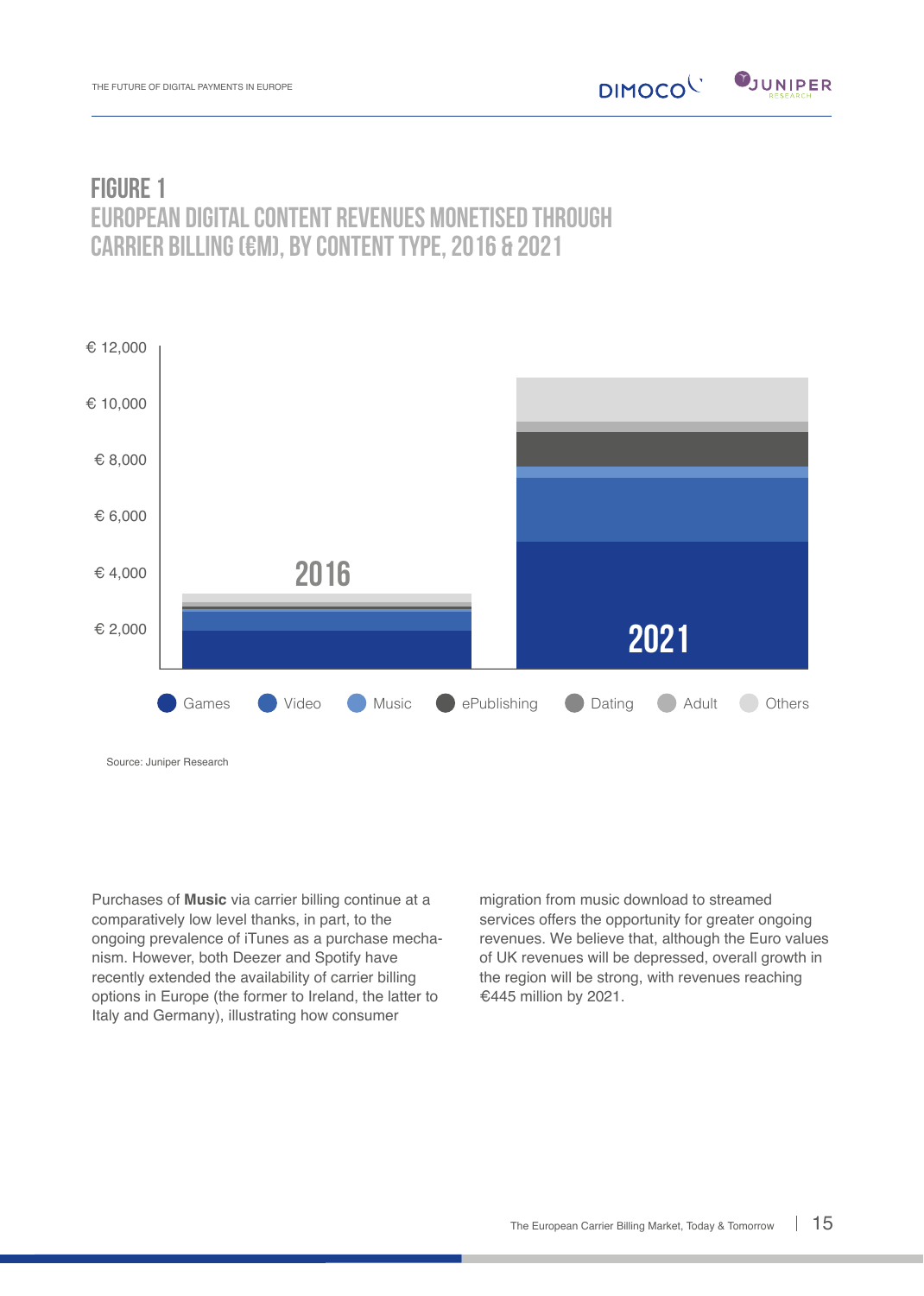#### table 2

European Digital Content Revenues Monetised through Carrier Billing, By Content Type, 2016 & 2021 (€m)

|              | 2016    | 2021     | <b>GROWTH</b> |
|--------------|---------|----------|---------------|
| Games        | € 2,012 | € 5,827  | 189.6%        |
| Video        | € 681   | € 2,208  | 224.2%        |
| <b>Music</b> | € 112   | € 445    | 297.3%        |
| ePublishing  | € 99    | € 1,191  | 1,103.0%      |
| Dating       | € 23    | € 80     | 247.8%        |
| Adult        | € 132   | € 309    | 134.1%        |
| Other        | € 404   | € 1,454  | 259.9%        |
| <b>Total</b> | € 3,463 | € 11,513 | 232.5%        |

Source: Juniper Research

Carrier billing usage in the **ePublishing** space continues to be constrained by the limited availability via Amazon along with a slowdown in digital publishing migration. While eBooks now account for 17% of sales in the UK, the share is markedly lower in countries such as Germany (4.3%), Spain (3.0%) and France (2.9%). In the medium term, however, as Amazon's dominance of the eBook space is gradually eroded, we foresee carrier billing revenues rising sharply, approaching €1.2 billion annually by 2021.

Despite overall digital content revenues from **Adult**  and **Dating** plateauing as a result of lower sales in the UK, Adult revenues from carrier billing in 2016 were in line with previous forecasts. Dating carrier billed revenues exceeded forecasts by around 10%. In the future, Adult content will provide a steadily increasing stream of revenue across Europe, reaching €309 million by 2021; Dating, although niche, is expected to outperform previous expectations and reach €80 million by 2021.

We should point out that these revenues do not include those from Gambling, which Juniper Research defines as a service rather than content. This is currently a small but growing area. Several companies, including Mansion, PokerStars, Probability, Boylesports and Gaming Realms now permit UK customers to make lower value deposits using carrier billing. Even though carrier billing currently accounts for a negligible proportion of European online casino wager of just under €112 billion in 2016 (rising to €165 billion by 2021), it is likely to increase in popularity among casual players of slot-style gaming, eclipsing €100 million in annual deposits by the end of the forecast period.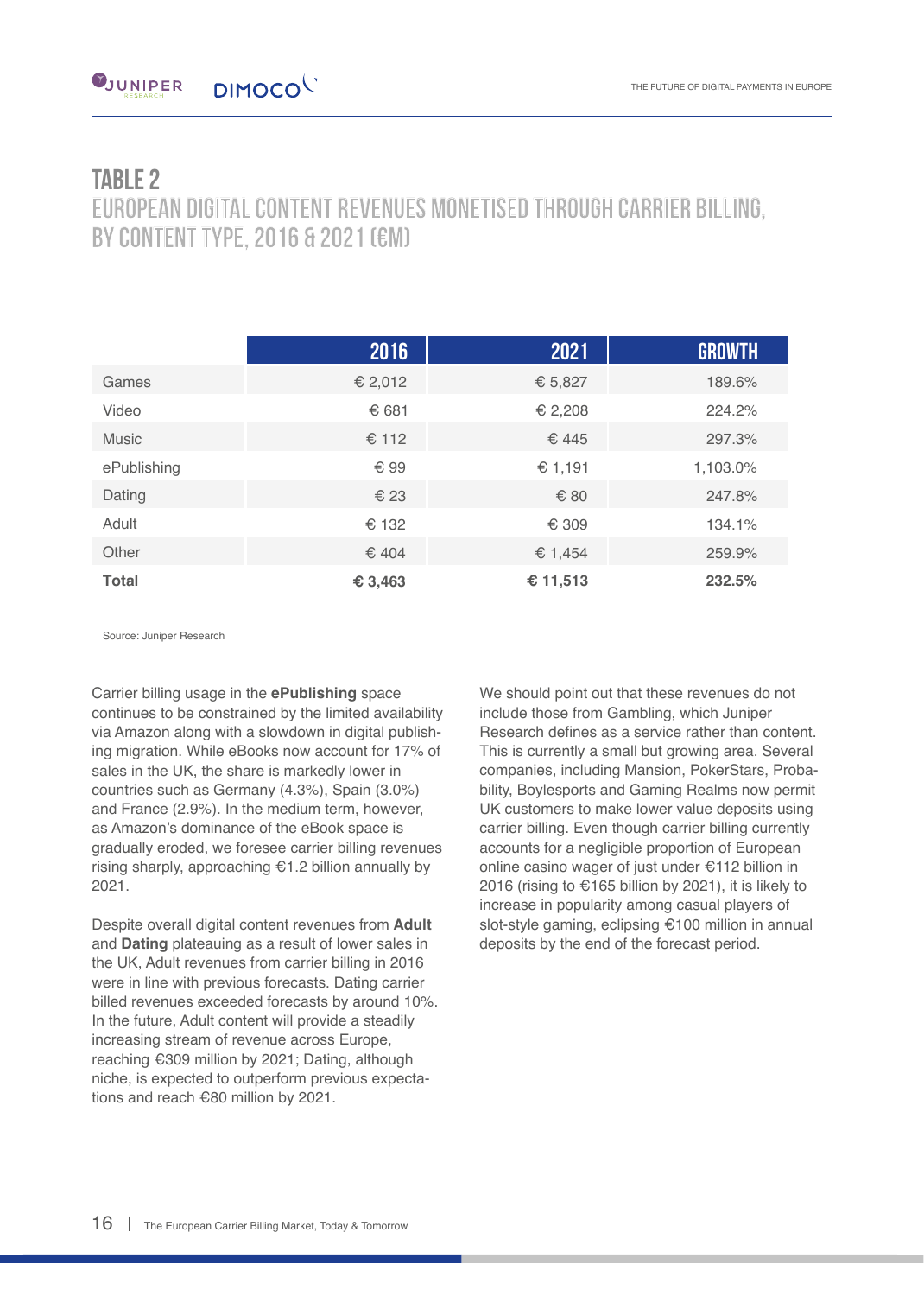$\mathbf{V}_{\text{JUNIPER}}$ 

## 4. The European Credit Card Payments eCommerce Market, Today & Tomorrow

Debit and credit cards have been the primary mechanisms for online payment since the beginning of eRetail - with most websites opting to make these the first payment systems which are enabled. In part, this reflected their prevalence in most developed markets where eRetail first became established; nearly 69% of European adults now own a debit card and more than one in three (37%) own a credit card. Furthermore, their attraction to merchants has increased since the implementation of the CVN and the strict security protocols demanded by card schemes such as Visa, Mastercard and American Express.

Nevertheless, this still means that nearly one in three European adults are excluded. Hence, while debit and credit card payments are likely to remain the predominant payment mechanism throughout the forecast period, an array of alternative payment mechanisms are emerging in the online space. The use of eWallet services such as PayPal is increasing and is particularly strong in Germany; in France, Paylib, an eWallet containing cards supported by the interbank scheme Carte Bancaire, has become the most popular alternative payment mechanism.

Meanwhile, in the Netherlands, the iDeal online payment mechanism based on SEPA Credit Transfer is extremely popular. It reportedly accounts for approximately 56% of all online transactions in H1 2015, dwarfing the 18% of credit and debit cards combined.

However, when we focus exclusively on the market for digital content (as opposed to eRetail per se), then the penetration of alternative payment mechanisms is much lower. Credit and debit cards account for the overwhelming majority of transaction values here, although we see an upsurge in use cases where stored card credentials are used for payment (e.g. in the case of iTunes) rather than the card itself.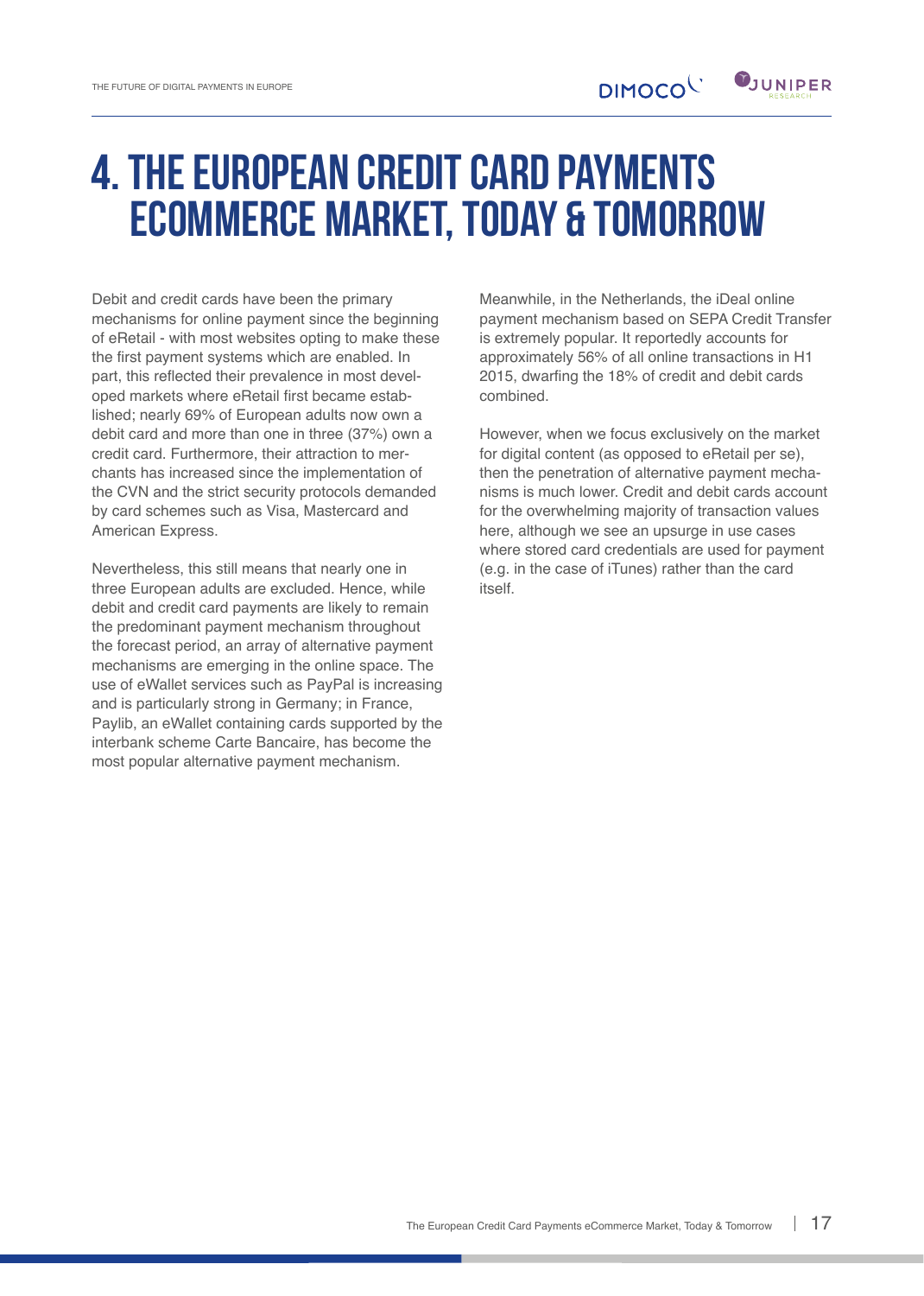### 4.1 Key Trend: Rise in CNP Fraud

One corollary of the transition in European POS transactions to Chip & PIN was a rise in CNP fraud with fraudsters seeking to attack less secure transactions. In Europe, around 60% of card fraud is now associated with CNP transactions.

The increasing size of the eRetail market had made it more attractive to fraudsters. A recent study by Ingenico found that three European markets – the Netherlands, France and Russia – had particularly high online fraud rates (as measured by fraud chargeback rate) with merchants in these markets only recently starting to develop expertise and fraud prevention tools to tackle this illegal online activity more effectively.

At the same time, fraud trends are largely driven by the vast quantities of identity data available to cybercriminals following data breaches. 2015 was a record year for data breaches with well-known consumer brands such as TalkTalk and Tesco in the UK being subjected to attacks.

Indeed, Juniper Research believes that the fraud rates on card payments for digital goods and services are, as a proportion of the total market value, higher than for physical goods purchases. We estimate that the value of CNP fraud in the European digital goods market will be €150 million in 2016, a figure we expect to rise sharply to €304 million by 2020 despite merchants increasing their spending on fraud mitigation.

While compliance with the PCI DSS (Payment Card Industry Digital Security Standard) provides a more secure transaction environment and helps reduce the overall quantity of stolen card data in circulation, it should be noted that it does not prevent identity thieves from using data already compromised from another source. It also does not protect the merchant from accepting potentially fraudulent transactions at checkout.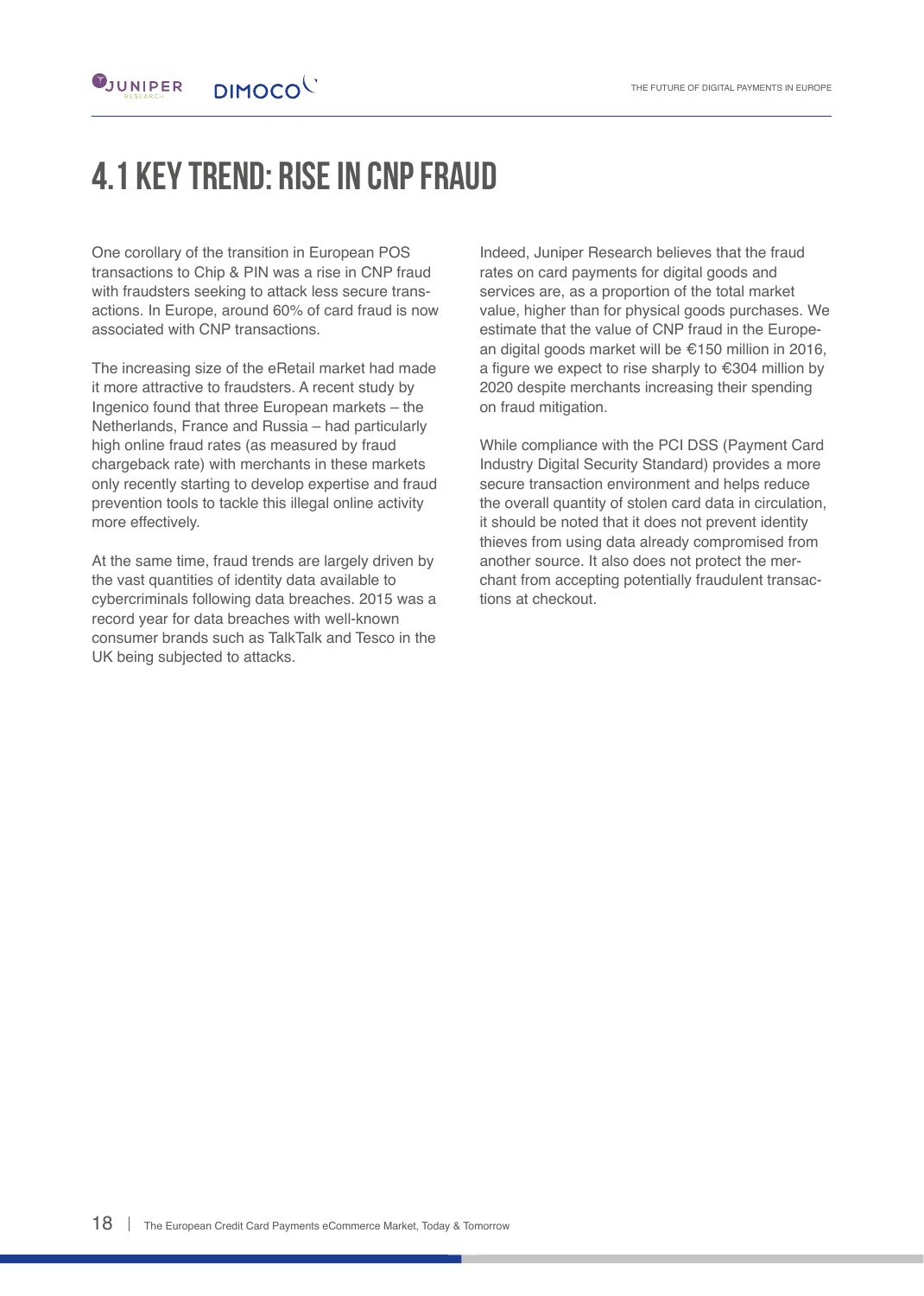### 4.2 Key Trend: Reduction in Payment Friction

Payment mechanisms, such as PayPal, have enjoyed tremendous success in no small part due to their ability to reduce friction when placing an order as they have obviated the need to enter card details.

Thus, Juniper believes that the entry of 'OS-Pay' (Apple Pay and Android Pay) to the market is likely to play an extremely important role in merchants' future strategy. As biometric authentication becomes more common as a means of avoiding password or PIN entry, purchase friction can be further reduced. In the present app landscape, with average annual revenue per user falling, it is clear that any strategy that smooths the payment process for additional app content or other goods will be desirable to the seller.

Meanwhile, the integration of an OS-Pay service, either into the app or mobile website, means that the consumer is presented with an increasing choice in terms of payment options as card or bank account details are no longer required.

### 4.3 Credit & Debit Cards: Market Forecasts

We can see that credit and debit cards (including those cards stored in eWallets, which is essentially a convenient proxy for the cards themselves) will continue to account for the bulk of digital content purchases by value over the next five years. However, the proportion of total spend will decline from 76% in 2016 to 66% by 2021 due primarily to pressures from non-card payments from eWallets and carrier billing. Credit/debit card spend will grow at an average annual rate of 7.9% over the forecast period, reaching €36 billion by 2021.

It is also worth observing that in Europe we envisage that the two largest wallets dependent exclusively on stored credit and debit card credentials, Apple Pay and Android Pay, will together account for nearly €3.8 billion in digital goods payments in the region by 2021, or 10.5% of all card transactions by value.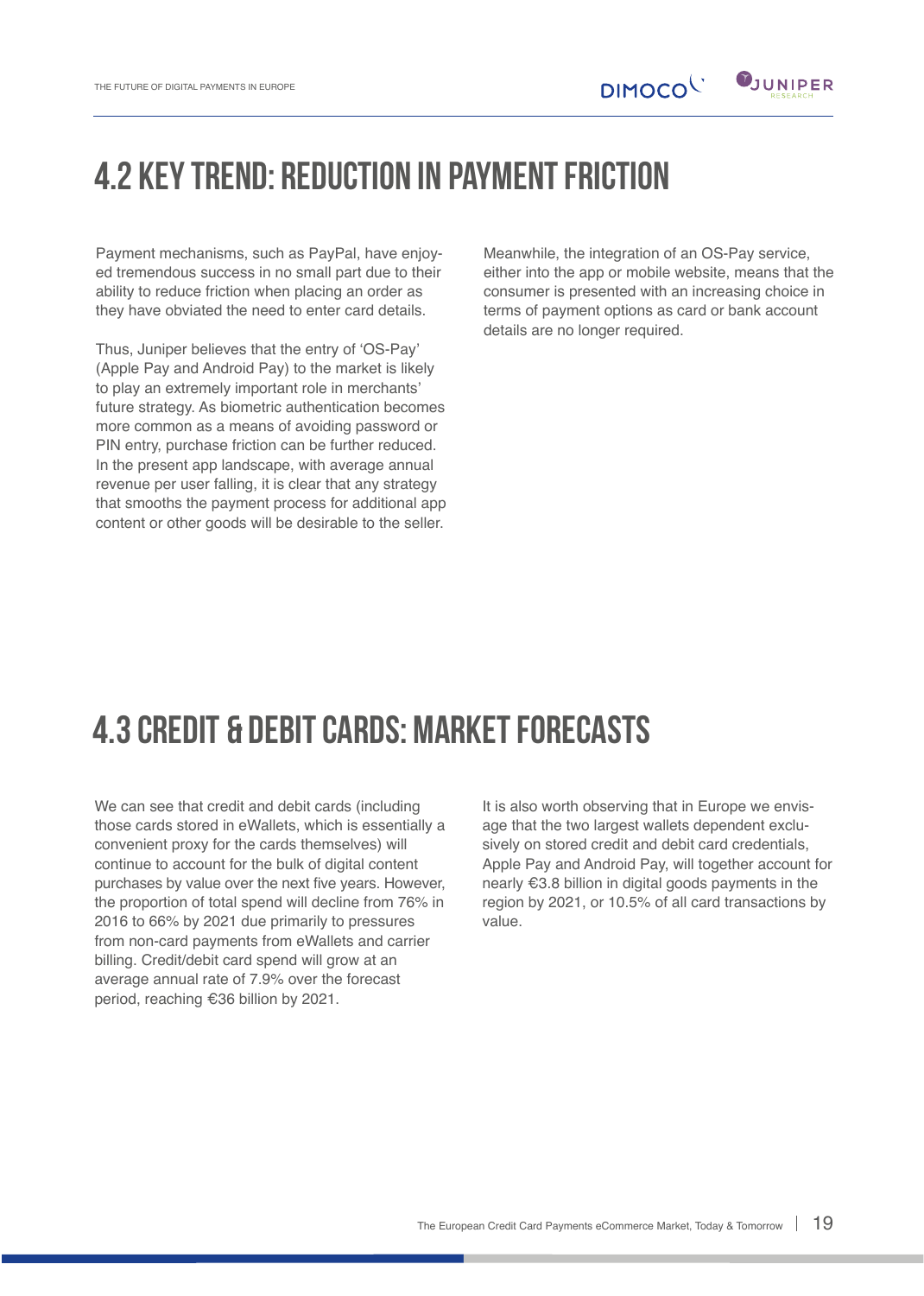

#### **FIGURE 2**

European Digital Content Revenues Monetised through Credit or Debit Cards (€m), By Content Type, 2016 & 2021



Of the key content sectors, **Video** displays the strongest growth in terms of card payment values, reflecting the wider trend of video content migrating to digital and its monetisation primarily via (higher value) subscriptions. Conversely, card revenues from digital **Adult** services will be in decline by the end of the period with industry revenues plateauing as players struggle to monetise offerings in the face of a plethora of free content.

Overall, the European market for digital content is expected to increase from just over €32 billion in 2016 to €54 billion in 2021.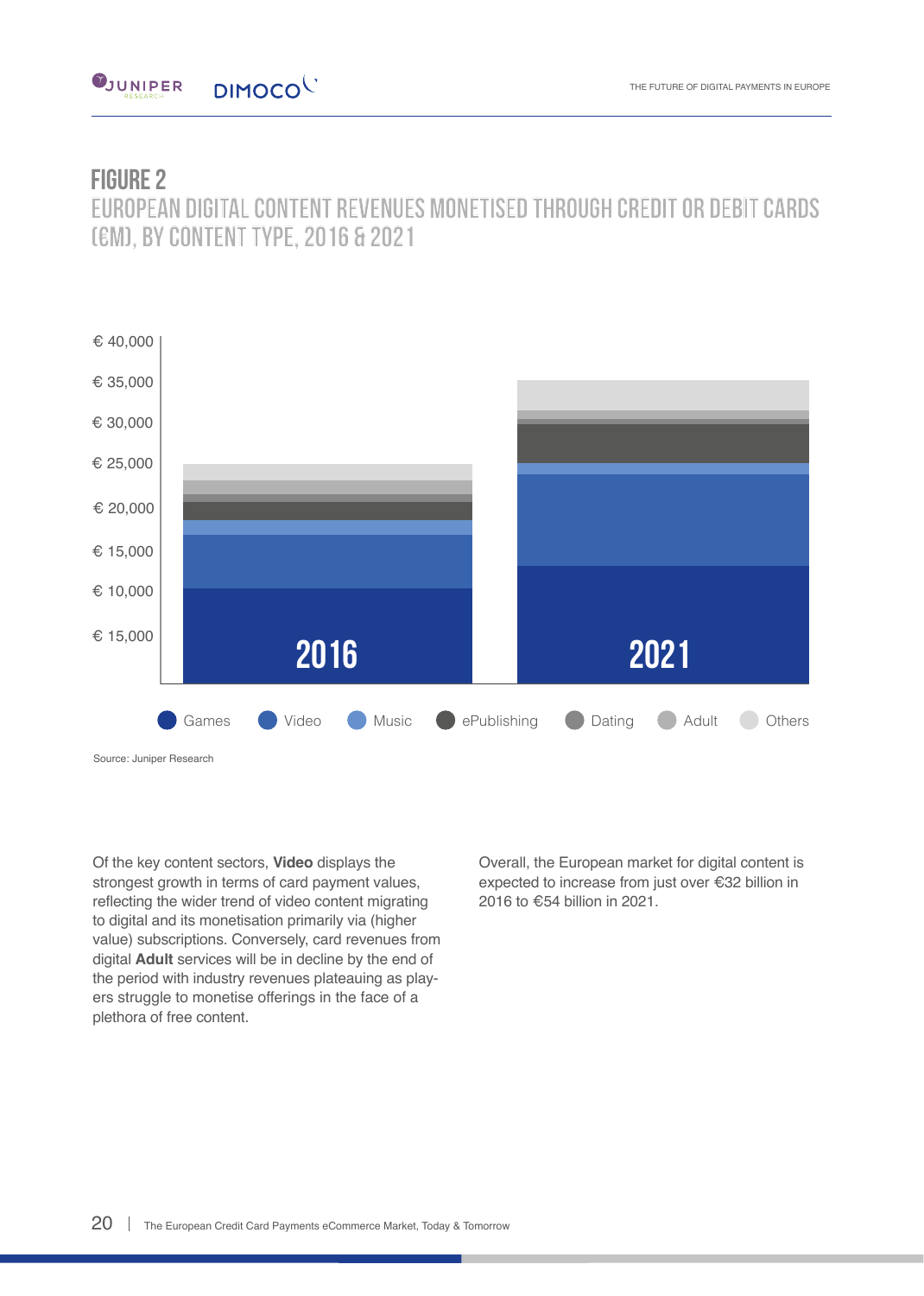

### TABLE 3

European Digital Content Revenues Monetised through Credit or Debit Cards (€m), By Content Type, 2016 & 2021

|              | 2016     | 2021     | <b>GROWTH</b> |
|--------------|----------|----------|---------------|
| Games        | € 11,823 | € 15,122 | 27.9%         |
| Video        | € 6,491  | € 13,266 | 104.4%        |
| <b>Music</b> | € 1,348  | € 1,482  | 9.9%          |
| ePublishing  | € 2,142  | € 2,836  | 32.4%         |
| Dating       | € 727    | € 772    | 6.2%          |
| Adult        | € 1,165  | € 974    | $-16.4%$      |
| Other        | €919     | € 1,582  | 72.1%         |
| <b>Total</b> | € 24,616 | € 36,033 | 46.4%         |

Source: Juniper Research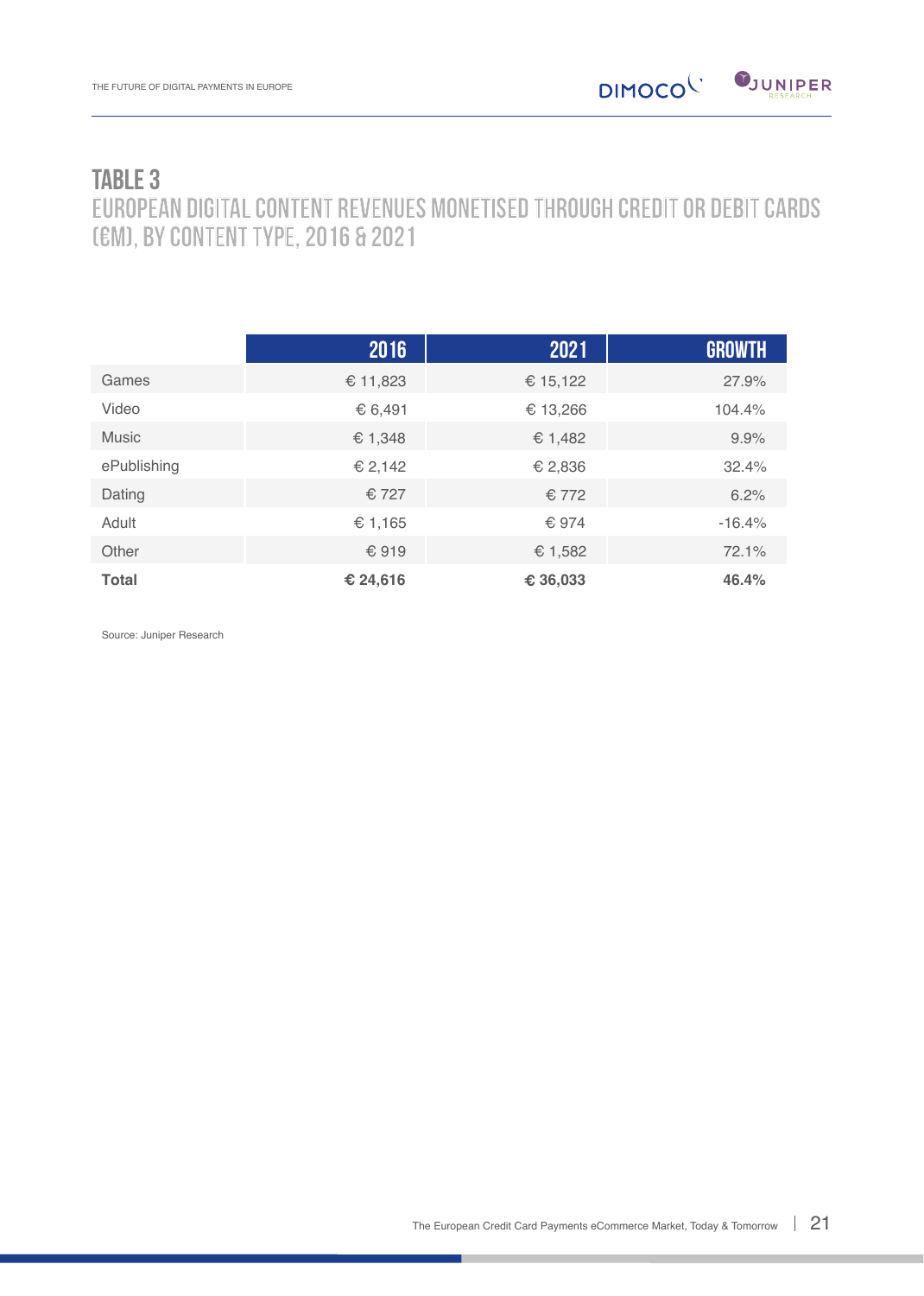### 5. The European SEPA eCommerce Market Today & Tomorrow 5.1 Introduction: What is SEPA?

SEPA (Single Euro Payments Area) is a pan-European payment initiative coordinated by the EPC (European Payments Council), which enables merchants and enterprises to collect Euro currency payments from bank accounts in the 34 countries covered by the initiative.

It was designed to create a single domestic market in place of the fragmented national markets, allowing Euro payments to be transferred freely across borders in Europe.

SEPA credit transfer and direct debit were launched in 2008 and 2009, respectively. In August 2014, all national credit transfer and direct debit procedures in Eurozone countries officially expired; this could be deferred until the end of October 2016 for non-Eurozone states in the EU.

With the increasing liberalisation of the European payments market, enshrined in key legislation such as PSD (Payments Service Directive) and PSD2, the traditional banking monopoly of offering SEPA direct debit services has eroded, allowing payment service providers to enter the space.

The next step in the harmonisation of payments will come with SEPA Instant Payments. While a number of countries (including Denmark, Poland, Sweden and the UK) have launched national schemes, there is currently no international option for real-time payments. However, the EPC is developing SCT Inst (SEPA Instant Credit Transfer), which is due to come into force in November 2017 as a pan-European instant payments scheme.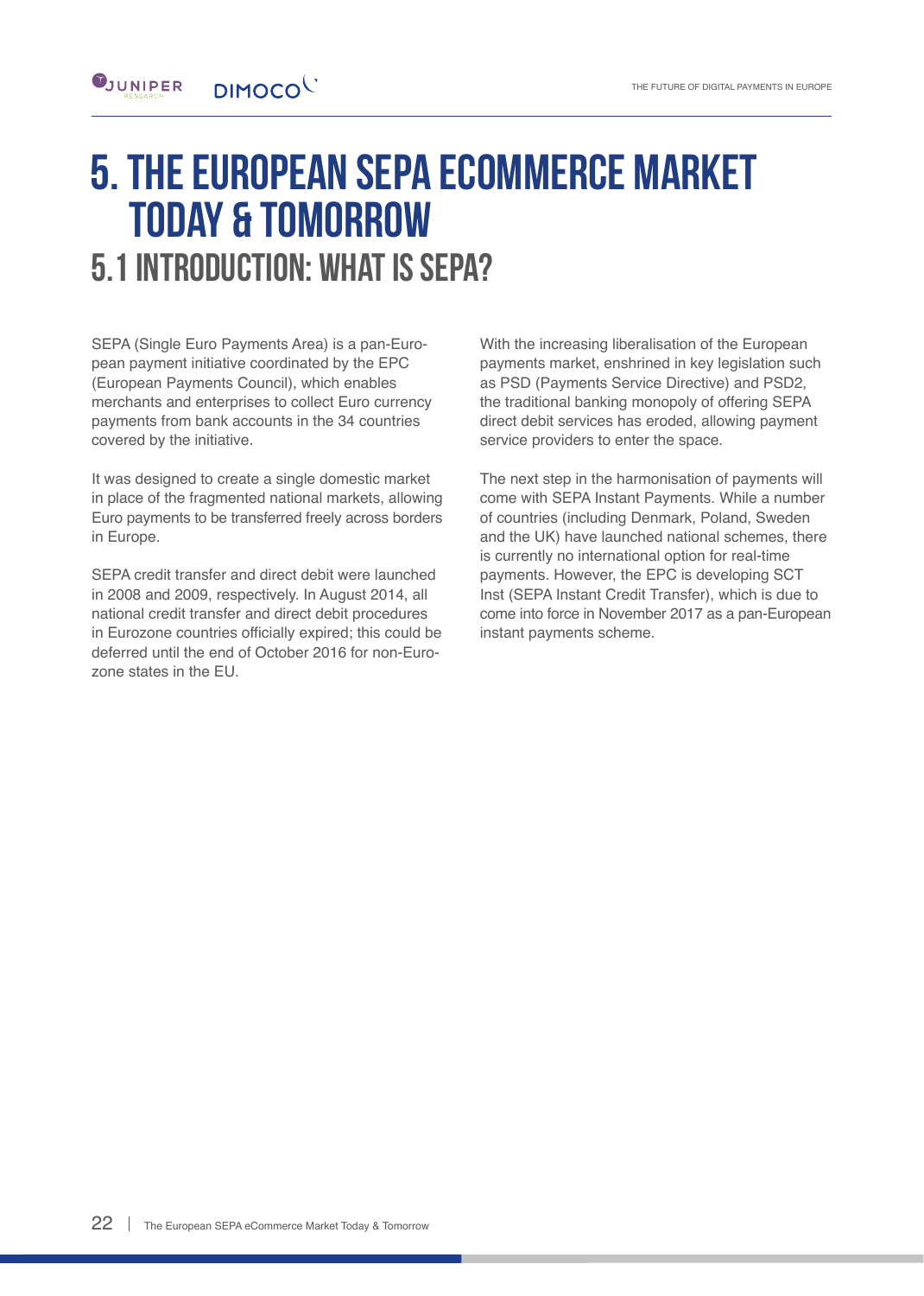### 5.2 Digital Goods & SEPA: Key Trends & Drivers

Increasingly, digital content providers seek to offer their content across multiple markets. While these operators have long been able to facilitate international payments, there has been a problem: Payments have historically incurred additional costs and settlement times could be lengthy. The combination of SEPA implementation, allied to SCT Inst, should dramatically alleviate both these issues as far as Euro payments are concerned.

- **Improved opportunity for international subscription-based payments –** setting up pay ments via direct debit is efficient and allows pay ment automation. With digital content increasingly offered on a subscription basis, direct debit is an ideal mechanism for monetising content on an ongoing basis. SEPA reduces the barriers to cross-border direct debits, allowing merchants to establish them between any two bank accounts within the EU.
- **Reduced banking transaction fees** a key benefit that is likely to result from the introduction of SEPA is a reduction in transaction costs as companies are obliged to charge the same rate for a cross‐border Euro payment within SEPA as they would for a national payment in Euros.
- **Transparency –** merchants will be able to benefit from the integration of clearing markets, whether directly or indirectly, as the differences in fees become more transparent.
- **Economies of scale –** furthermore, they may be able to leverage economies of scale by combining payment processing across different Euro area countries, thereby leading to further cost savings.

SEPA also places obligations on the billing entity, which can no longer insist that a payment is made by direct debit from an account based in their country.

### 5.3 Market Prospects

#### **i. The Brexit Challenge**

While the UK is not a member of the Eurozone, it is nonetheless a member of SEPA. The UK's imminent departure from the EU could therefore result in restricted access to the EU market for UK-based payment service providers. It may be that, as part of the EEA (European Economic Area) or EFTA.

(European Free Trade Association), the UK could still remain part of SEPA and comply with its regulation. However, that will depend on the precise terms of the UK's Brexit agreements, which are unlikely to be finalised until 2017-2018.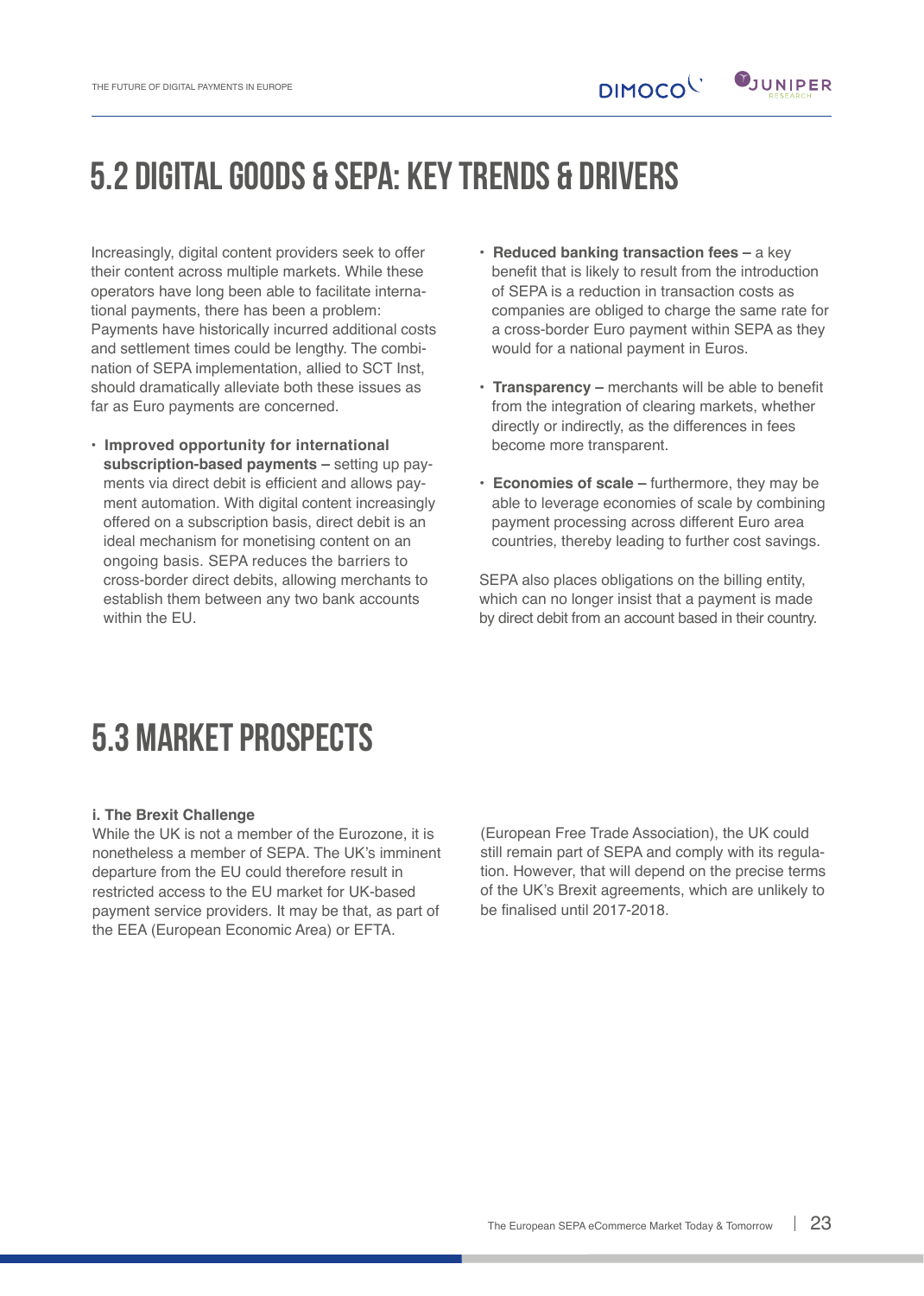#### DIMOCOL **O**JUNIPER

#### **ii. Rapid Deployment of SCT Inst**

Another key challenge facing the industry, and payment service providers in particular, is that SCT Inst transactions are expected to be introduced within 12 months of the publication of the scheme.

While the EPC is confident that the providers will be able to 'quickly implement major changes', it will be critical, for example, for providers only to have to connect to a single clearing and settlement infrastructure to avoid any interoperability issues.

#### **iii. The Need for Local Knowledge**

It should also be observed that while the implementation of SEPA streamlines and simplifies the payment process, it does not remove the requirement for online merchants to understand the different requirements of each national market and the payment preferences of consumers in those markets.

Hence, merchants need to work with payment providers who have an understanding of local payment options and adoption levels and of the optimal means of monetising content on a per market basis.

#### **iv. The Opportunity: Reduced Costs, Greater Efficiencies, New Revenues**

Net savings from the introduction of SEPA were evaluated by PwC in 2014 at €21.9 billion per annum across all stakeholders (including €13.2 billion to corporates). The implementation of a

frictionless payments offering also makes it more attractive to offer content and services to international customers thereby boosting the likelihood of increased revenue streams.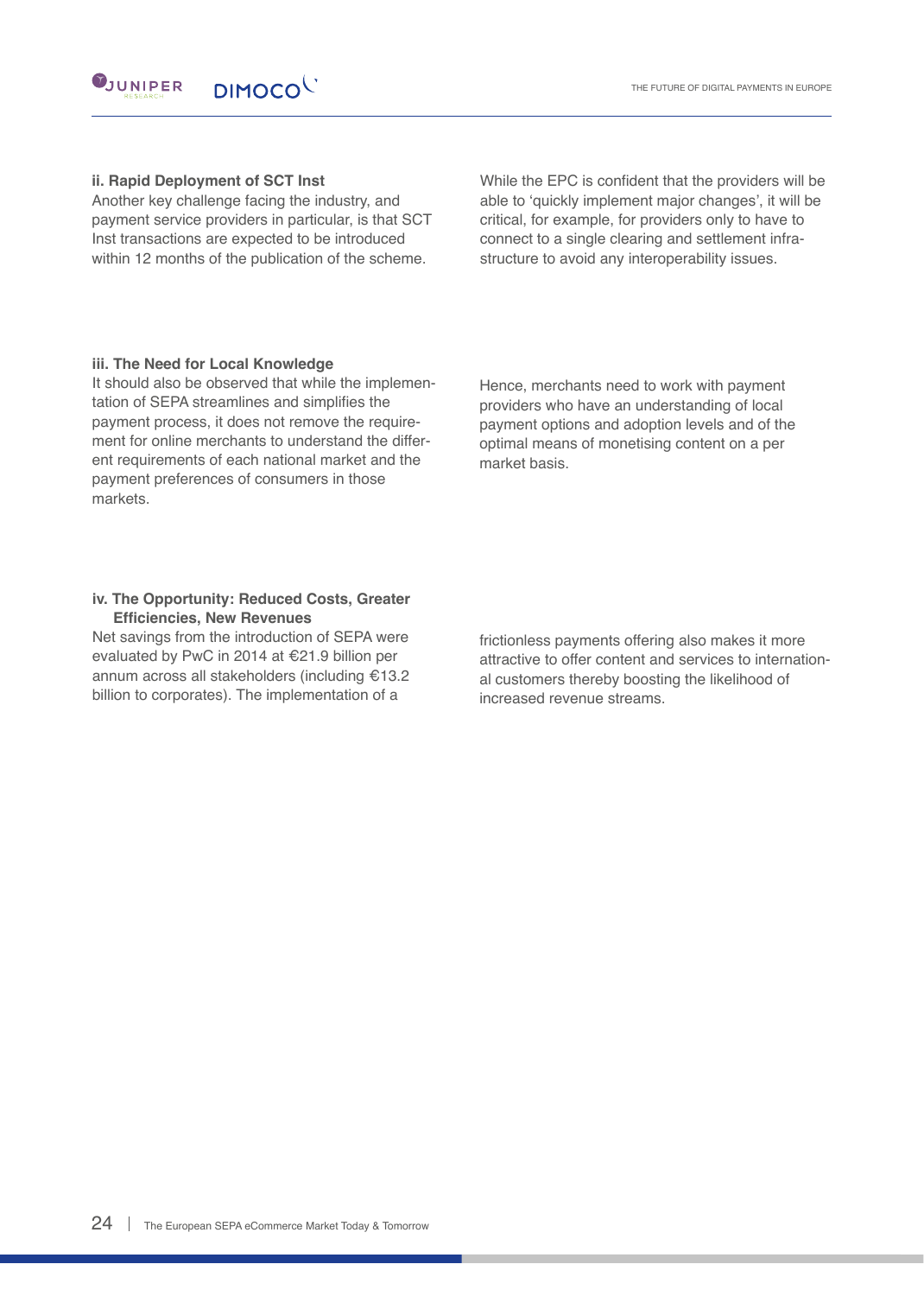

#### FIGURE 3 & TABLE 4 European eCommerce Market (€m), 2016 & 2021



Source: Juniper Research

Juniper Research estimates that total eCommerce in Europe (comprising mobile and online sales of digital goods, virtualised goods such as eTickets, and physical goods) will increase from €570 billion in 2016 to nearly €700 billion in 2021 for an average annual growth rate of 4.1%.

While Juniper Research does not provide market forecasts specifically focusing on SEPA payments, we believe it is likely that their proportion of regional payments is likely to increase over the forecast period and will therefore grow at a rate of around 5.0 - 5.5% per annum in that time.

|              | 2016      | 2021      | <b>GROWTH</b> |
|--------------|-----------|-----------|---------------|
| Games        | € 205,956 | € 252,874 | 22.8%         |
| Video        | € 364,751 | €446,081  | 22.3%         |
| <b>Total</b> | € 570,707 | € 698,955 | 22.5%         |

Source: Juniper Research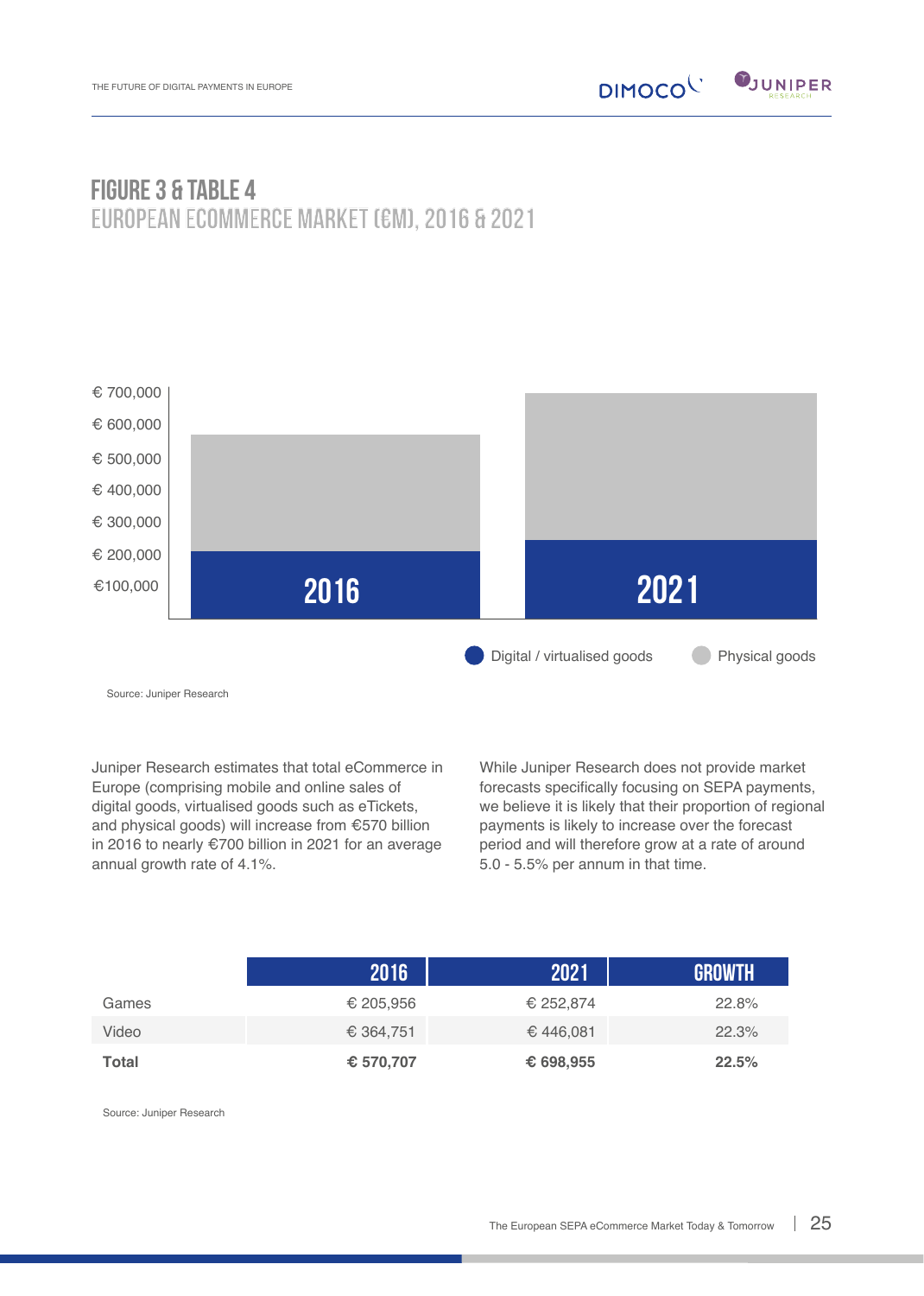#### DIMOCOL  $\mathbf{0}$ JUNIPER

### 6. Conclusions & Recommendations 6.1 Level 2 Merchants Should Deploy Carrier Billing Solutions

While the primary beneficiaries from carrier billing deployment have been app stores such as Google Play and larger OTT companies such as Facebook, we would argue that it is increasingly important for Level 2 merchants to consider integrating carrier billing as a payment option.

As consumer affinity with the online environment grows, digital content purchase activity is expanding beyond what was in effect a second wave of 'walled gardens' (the app stores) into the wider web. This in turn creates greater opportunities for the smaller merchants to monetise consumers on a D2C (Direct to Consumer) basis rather than reply on sales via storefronts.

We would argue that the drivers of carrier billing in the storefront space are equally applicable to smaller merchants. Indeed, given the lower levels of traffic such merchants receive, the uplift in conversion rates that typically occur could result in a significant revenue uplift.

### 6.2 MNOs Should Partner with Carrier Billing Platform Providers

For MNOs seeking to develop new revenue streams, we would argue that carrier billing provides the optimal means of maintaining a foothold  $-$  a potentially lucrative foothold – in the content value chain.

Carrier billing leverages an existing operator asset, which can be deployed at minimal cost to the MNO. While the returns per transaction will be lower than for portal content, this is more than offset by the dramatic uplift in transaction volumes.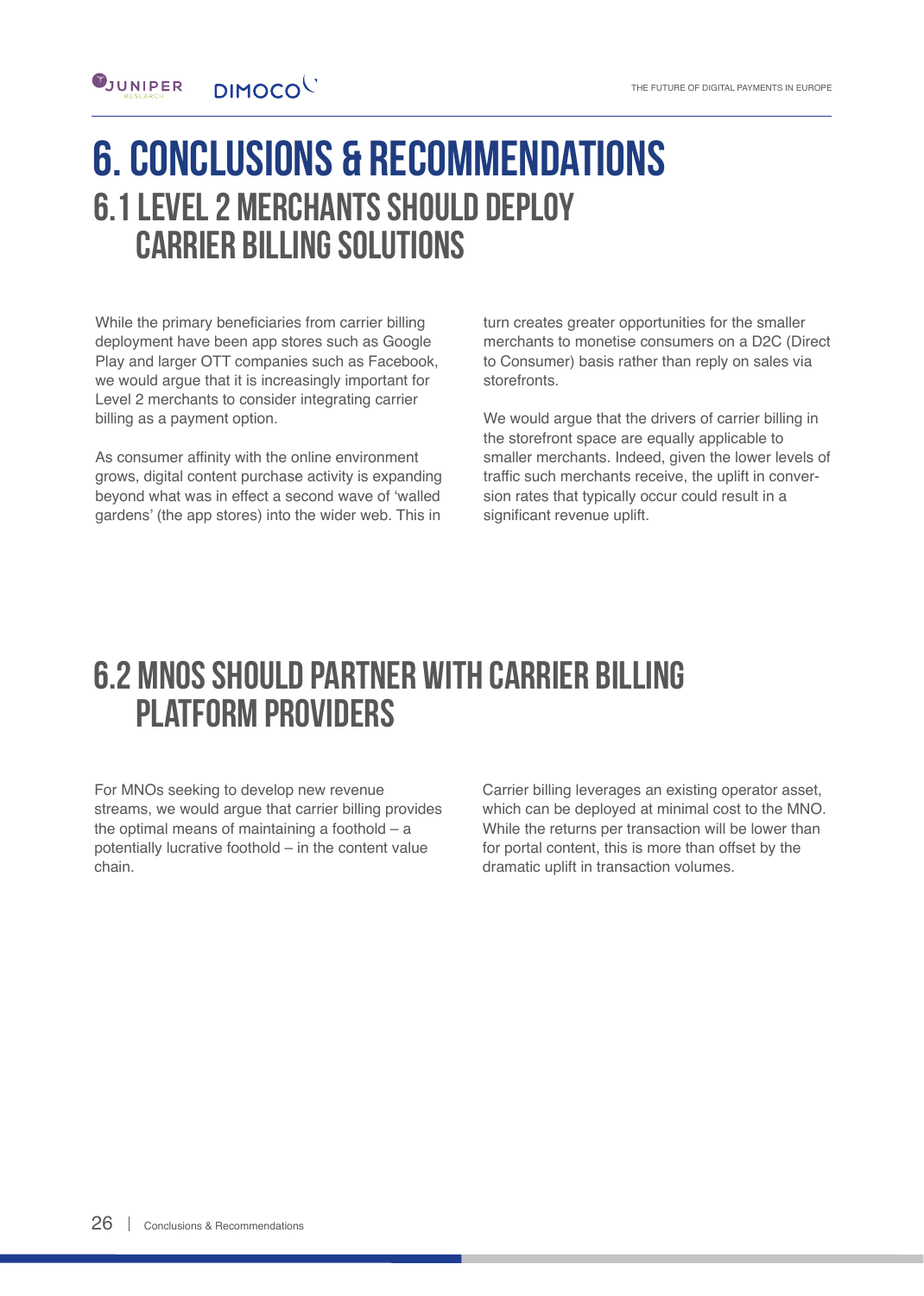### 6.3 Carrier Billing Should be Seen as a Viable Solution for Digital Subscription Services

Given the relatively low monthly subscription cost of many digital services, carrier billing should be seen as a useful opportunity to increase the customer base, owing to its ability to be deployed across web as well as app stores.

In some cases, this may well be a natural consumer progression from making *ad hoc*, in-app purchases using the mechanism, with consumers increasingly becoming comfortable with the speed and simplicity of the option.

DIMOCO<sup>L</sup>

 $\mathbf{V}_{\text{JUNIPER}}$ 

### 6.4 Merchants Need to Offer an Array of Billing Options

It is essential for online merchants to provide consumers with multiple billing options, including popular eWallets and, if possible, carrier billing for digital goods. The net result is likely to be an uplift in conversion rates with consumers able to choose a billing mechanism that they feel most comfortable with at any given time.

The beauty of eWallets is that they allow stored credentials (e.g. bank account or card) to be used across multiple sites, while carrier billing essentially replicates this by using the phone number. In both cases, friction at the point of purchase is markedly reduced.

### 6.5 Merchants Need to Understand Local Market Conditions

While the implementation of SEPA reduces the amount of friction in the European digital payments space, at least regarding Euro payments, most merchants are unlikely to be cognisant of the payment characteristics in each of their potential international markets.

If those merchants wish to maximise the revenue opportunities across an array of markets, it is essential that they work with payment partners

possessing an in-depth knowledge of both the primary current payment mechanisms in those markets and of the likely development of those markets (whether spurred by regulatory, technological or social changes). This will allow the merchants to deploy billing mechanisms most appropriate to the market in question. For example, given the prevalence of iDeal in the Netherlands, it would be sensible to offer this as an option in that market.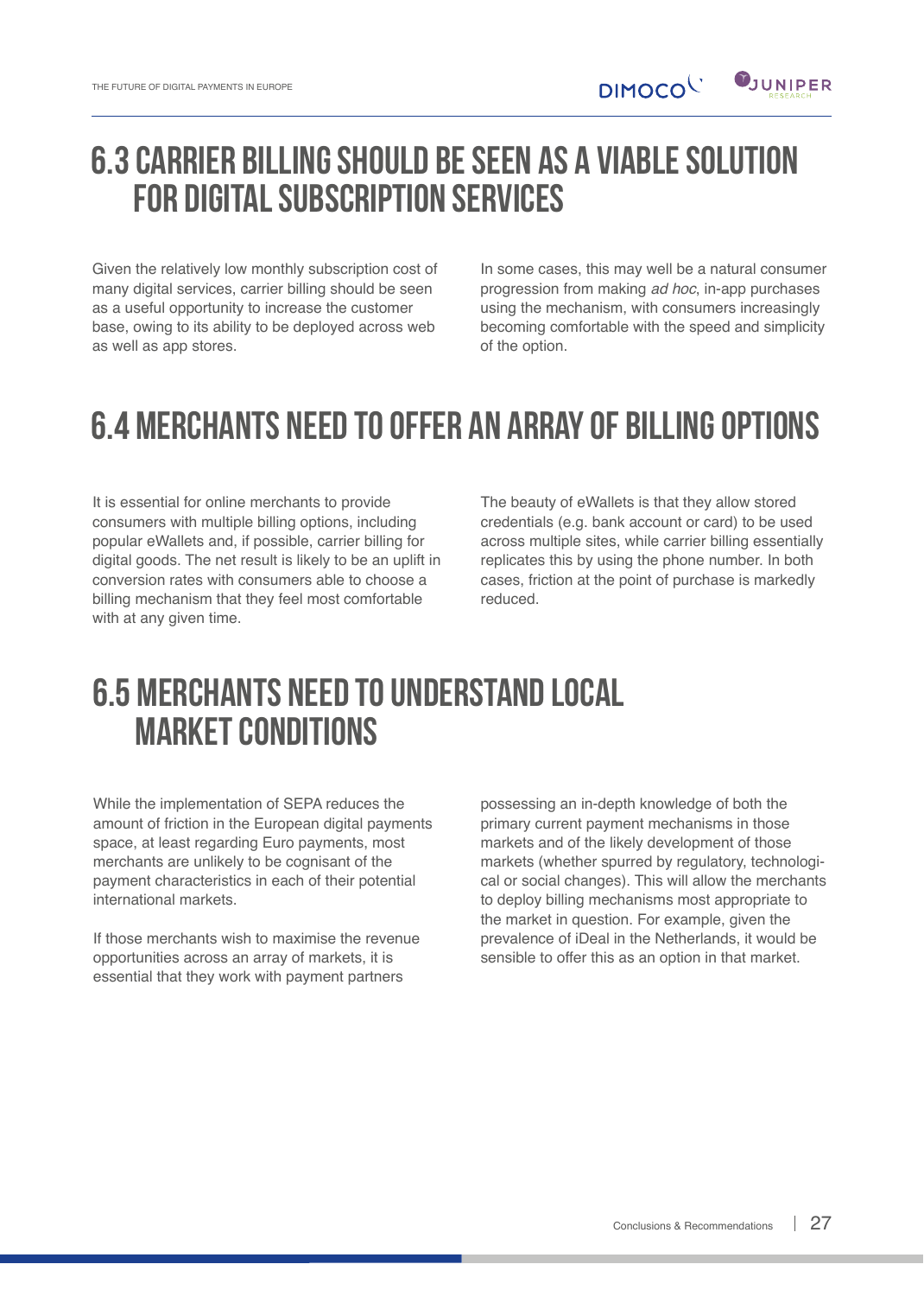#### **O**JUNIPER DIMOCOL

# 7. About DIMOCO 7.1 Company Profile

7.1.1 Corporate Background

DIMOCO has paved the way in carrier billing, mobile ticketing, messaging and other payment services as an industry leader at the edge of mobile technology. Headquartered in Austria and with offices across Europe, the company with the FinTech philosophy at its core recently established a further company which acts as a payment service provider, leveraging this position to stimulate the creation of new digital services.

Launched in 2000, DIMOCO Carrier Billing is a payment institute enabling almost 1 billion European subscribers to purchase goods and services from merchants and aggregators with their mobile devices. Subscribers are charged via the operators' billing system, which is available on all distribution, communication and consumption channels, serving any digital content industry needs. The European-wide regulated payment institute for carrier billing and payment services holds a payment service act license from the Austrian Financial Market Authority (FMA) since January 2016, as its license was

passported to all 28 EU member states. DIMOCO is trusted by local and global mobile network operators and performs hundreds of millions of mobile transactions for merchants, aggregators, corporates and public transport services.

DIMOCO Payment Services, launched in 2016, is a payment service provider that processes payments for eCommerce merchants with cards, online bank transfers, SEPA direct debit and other payment methods.

DIMOCO Carrier Billing and DIMOCO Payment Services are available throughout Europe by means of key partnerships and direct connections with Mobile Network Operators and existing merchant portfolios. DIMOCO is a privately held company renowned for its depth of knowledge and wide expertise in these areas. The company focuses on long-term strategic co-operations with business customers primarily in the European market, with undergoing expansion in Asia.

### 7.1.2 Product Range

DIMOCO Carrier Billing has products for mobile devices as well as additional offerings, such as web platform solutions. In addition to DIMOCO's one-off services, the company offers the option of adding periodic payments to enhance client business models. DIMOCO Payment Services offers a combination of payment methods, tailored industry-specific solutions, transaction risk management tools and flexible value added services.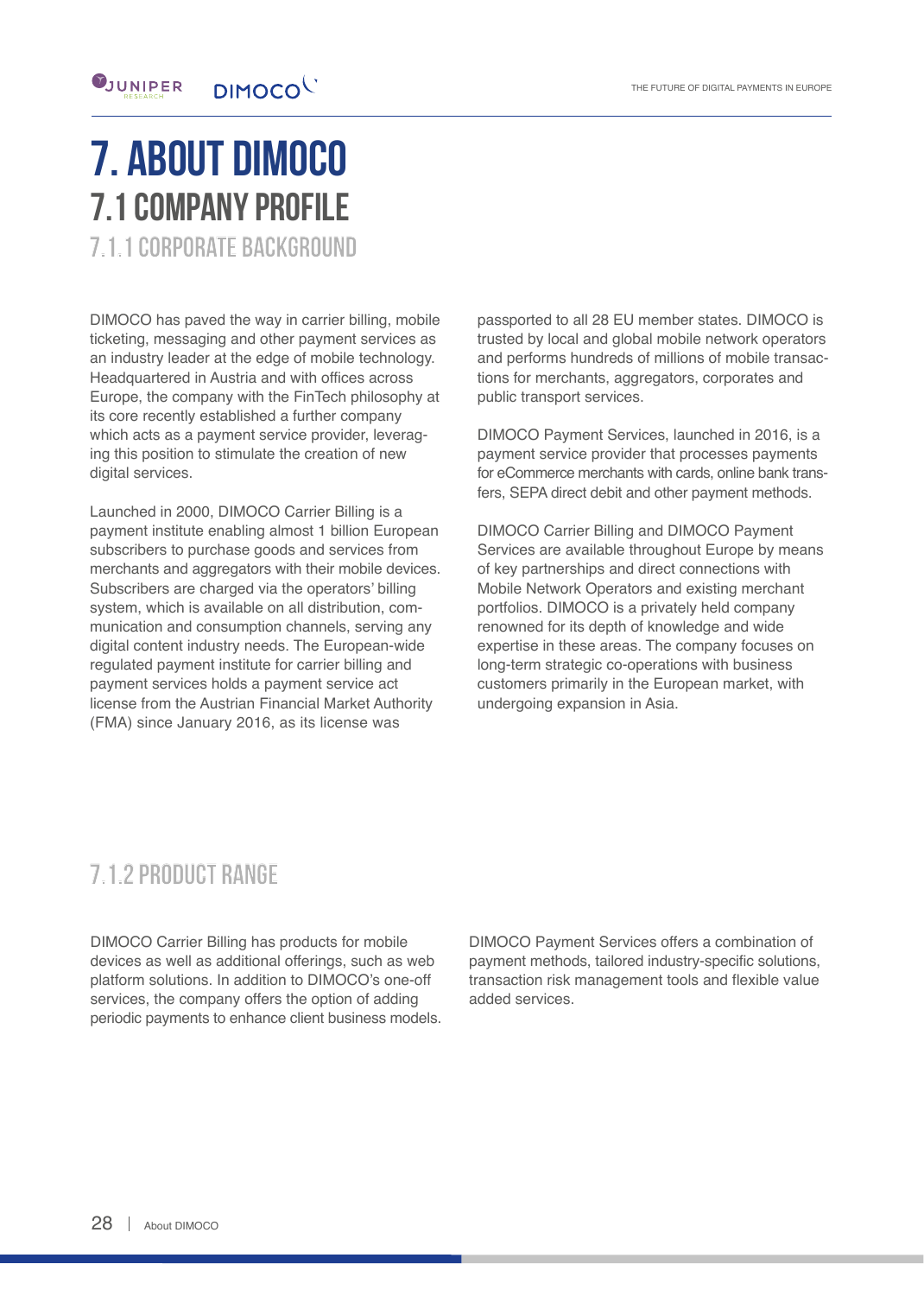# **IMPRINT**

Juniper Research, Church Cottage House, Church Square, Basingstoke, Hampshire RG21 7QW, UK

T: +44 1256 830001; E: info@juniperresearch.com; W: www.juniperresearch.com

DIMOCO Europe GmbH, Campus 21, Europaring F15/302, 2345 Brunn am Gebirge/Vienna, Austria

T: +43 1 33 66 888-0 E: hello@dimoco.eu W: www.dimoco.eu

This material is proprietary to Juniper Research and the copyright and all other intellectual property rights of whatever nature therein belongs to and remains vested with Juniper Research. For the avoidance of doubt, Juniper Research may use all or part of the material to be supplied for contracts with other clients of Juniper Research.

Juniper Research endeavours to provide accurate information. Whilst information, advice or comment is believed to be correct at the time of publication, Juniper Research cannot accept any responsibility for its completeness or accuracy. Accordingly, Juniper Research, author or distributor shall not be liable to any person or entity with respect to any loss or damage caused or alleged to be caused directly or indirectly by what is contained in or left out of this publication.

This report contains projections and other forwardlooking statements that have been developed through assumptions based on currently available information. All such statements and assumptions are subject to certain risks and uncertainties that

could cause actual market parameters and performance to differ materially from those described in the forward-looking statements in the published reports. Such factors include, without limitation, unanticipated technological, environmental, political, social and economic factors beyond the control of Juniper Research.

DIMOCO<sup>L'</sup>

 $\mathbf{V}_{\text{JUNIPER}}$ 

Forecasting is by definition a dynamic process that depends on the factors outlined above and can be vulnerable to major changes as a result. Juniper Research operates a policy of continuous improvement and reserves the right to revise forecasts at any time without notice.

All rights reserved: Juniper Research welcomes the use of its data for internal information and communication purposes. When used it must include the following "Source: Juniper Research & DIMOCO: The Future of Digital Payments In Europe".

Prior written approval is required for large portions of Juniper Research documents. Juniper Research does not allow its name or logo to be used in the promotion of products or services. External reproduction of Juniper Research content in any form is forbidden unless express written permission has been given by Juniper Research. Copying and/or modifying the information in whole or in part are expressly prohibited.

© Juniper Research, DIMOCO 2017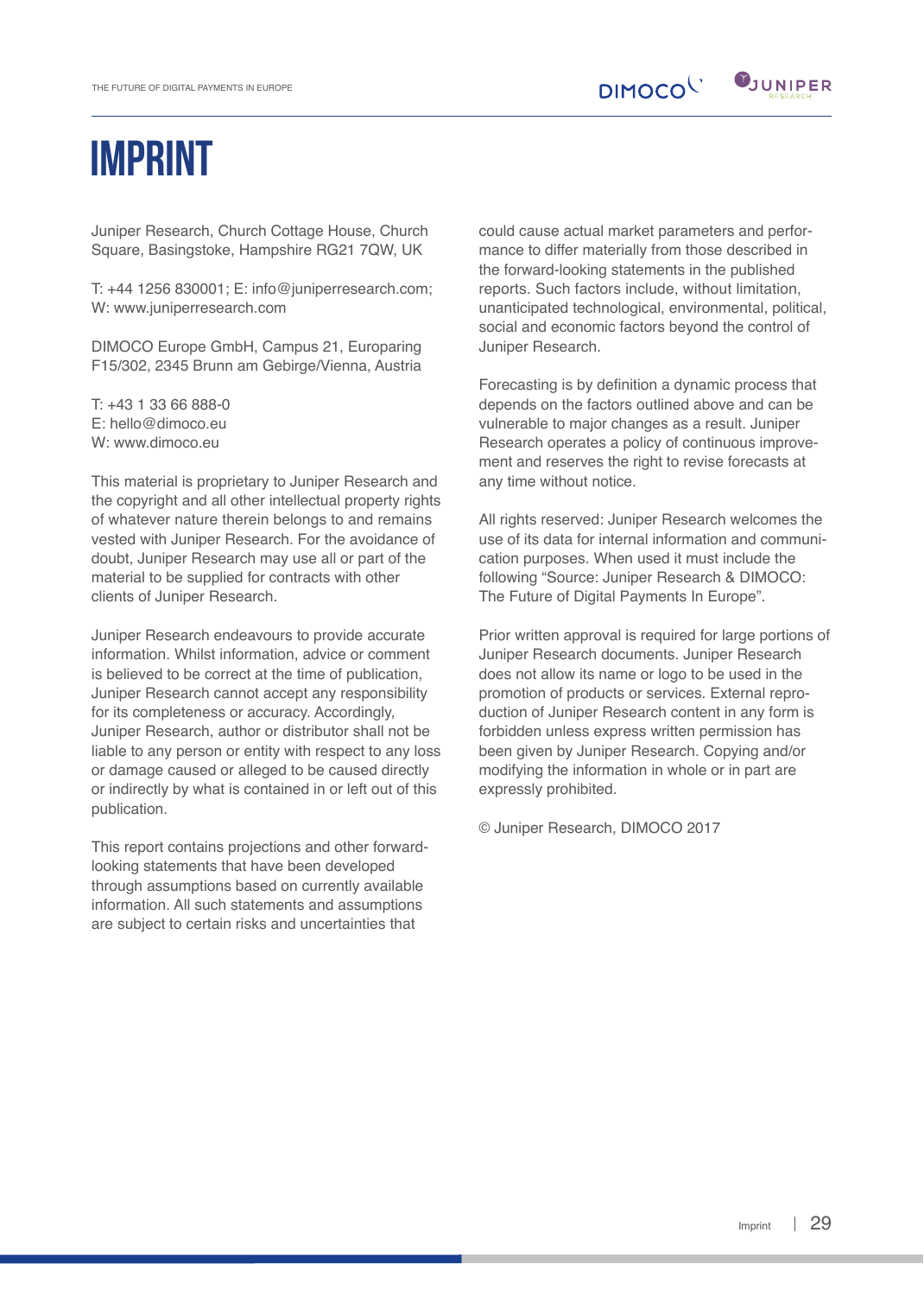